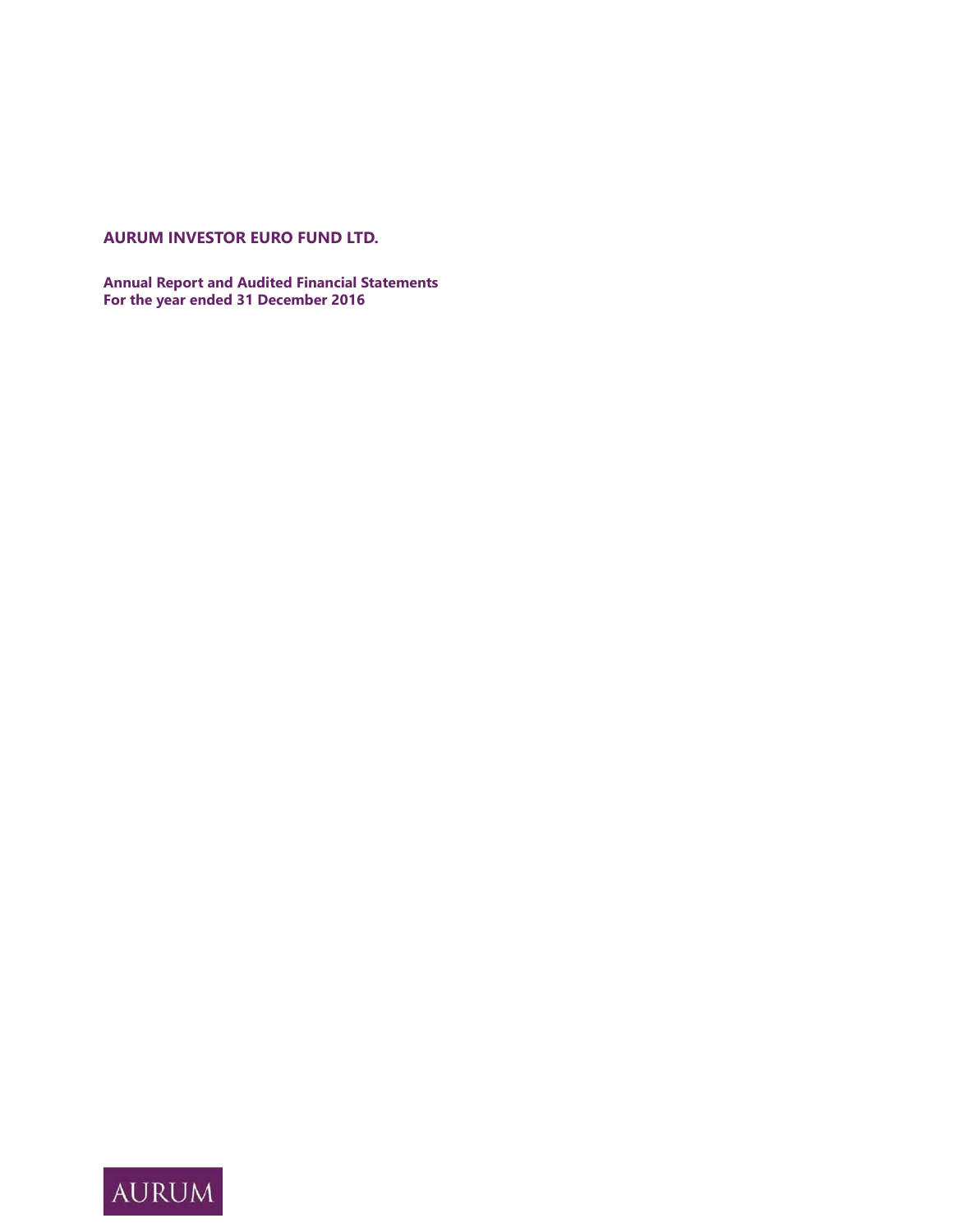# **Annual Report and Audited Financial Statements Contents**

|                                                                       | Page      |
|-----------------------------------------------------------------------|-----------|
| Directors and Service Providers                                       | $1 - 2$   |
| Environmental, Social and Governance ("ESG") Statement                | $3 - 4$   |
| Directors' Report                                                     | 5         |
| Independent Auditor's Report                                          | $6 - 8$   |
| Portfolio Statement as at 31 December 2016                            | 9         |
| Statement of Comprehensive Income for the year ended 31 December 2016 | 10        |
| Statement of Financial Position as at 31 December 2016                | 11        |
| Statement of Cash Flows for the year ended 31 December 2016           | 12        |
| Notes to the Financial Statements                                     | $13 - 21$ |

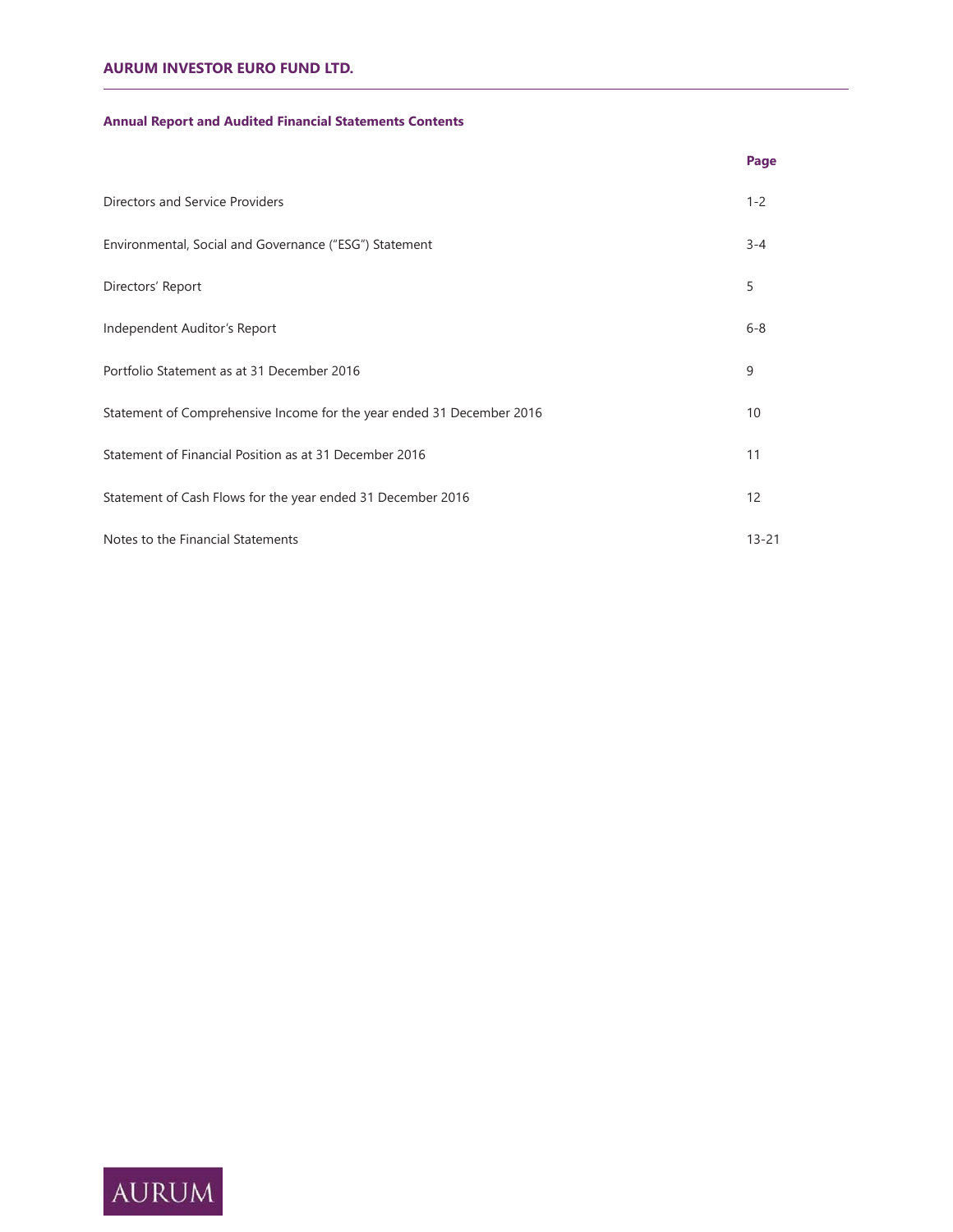# **Directors and Service Providers**

| Company                                               | Aurum Investor Euro Fund Ltd.<br>Aurum House<br>35 Richmond Road<br>Hamilton HM 08<br>Bermuda                                                                                                                             |
|-------------------------------------------------------|---------------------------------------------------------------------------------------------------------------------------------------------------------------------------------------------------------------------------|
| <b>Directors</b>                                      | Dudley R Cottingham<br>Tina Gibbons<br>Adam Hopkin<br>Christopher C Morris<br>Clifford J Gundle<br>Bronwyn Wright+<br>Fiona Mulhall <sup>+</sup> (Appointed 1 January 2016)<br>Michael J Harvey (Appointed 12 April 2016) |
|                                                       | tIndependent Directors in accordance with Irish Stock Exchange listing requirements for Investment Funds                                                                                                                  |
| Promoter<br>& Investment Adviser                      | Aurum Fund Management Ltd.<br>Aurum House<br>35 Richmond Road<br>Hamilton HM 08<br>Bermuda                                                                                                                                |
| Custodian                                             | Northern Trust Fiduciary Services (Ireland) Limited<br>George's Court<br>54-62 Townsend Street<br>Dublin 2<br>Ireland                                                                                                     |
| Administrator,<br>Sub-Registrar and<br>Transfer Agent | Northern Trust International Fund Administration Services (Ireland) Limited<br>George's Court<br>54-62 Townsend Street<br>Dublin 2<br>Ireland                                                                             |
| Bermuda Administrator,<br>Registrar & Secretary       | Global Fund Services Ltd.<br><b>Century House</b><br>16 Par-la-Ville Road<br>Hamilton HM 08<br>Bermuda                                                                                                                    |
| Auditor                                               | KPMG<br><b>Chartered Accountants</b><br>1 Harbourmaster Place<br>International Financial Services Centre<br>Dublin 1<br>Ireland                                                                                           |
| Sponsoring Member<br>for Bermuda Stock<br>Exchange    | Continental Sponsors Ltd.<br>Century House<br>16 Par-la-Ville Road<br>Hamilton HM 08<br><b>Bermuda</b>                                                                                                                    |
| Sponsoring Member<br>for Irish Stock<br>Exchange      | J&E Davy<br>Davy House<br>49 Dawson Street<br>Dublin 2<br>Ireland                                                                                                                                                         |

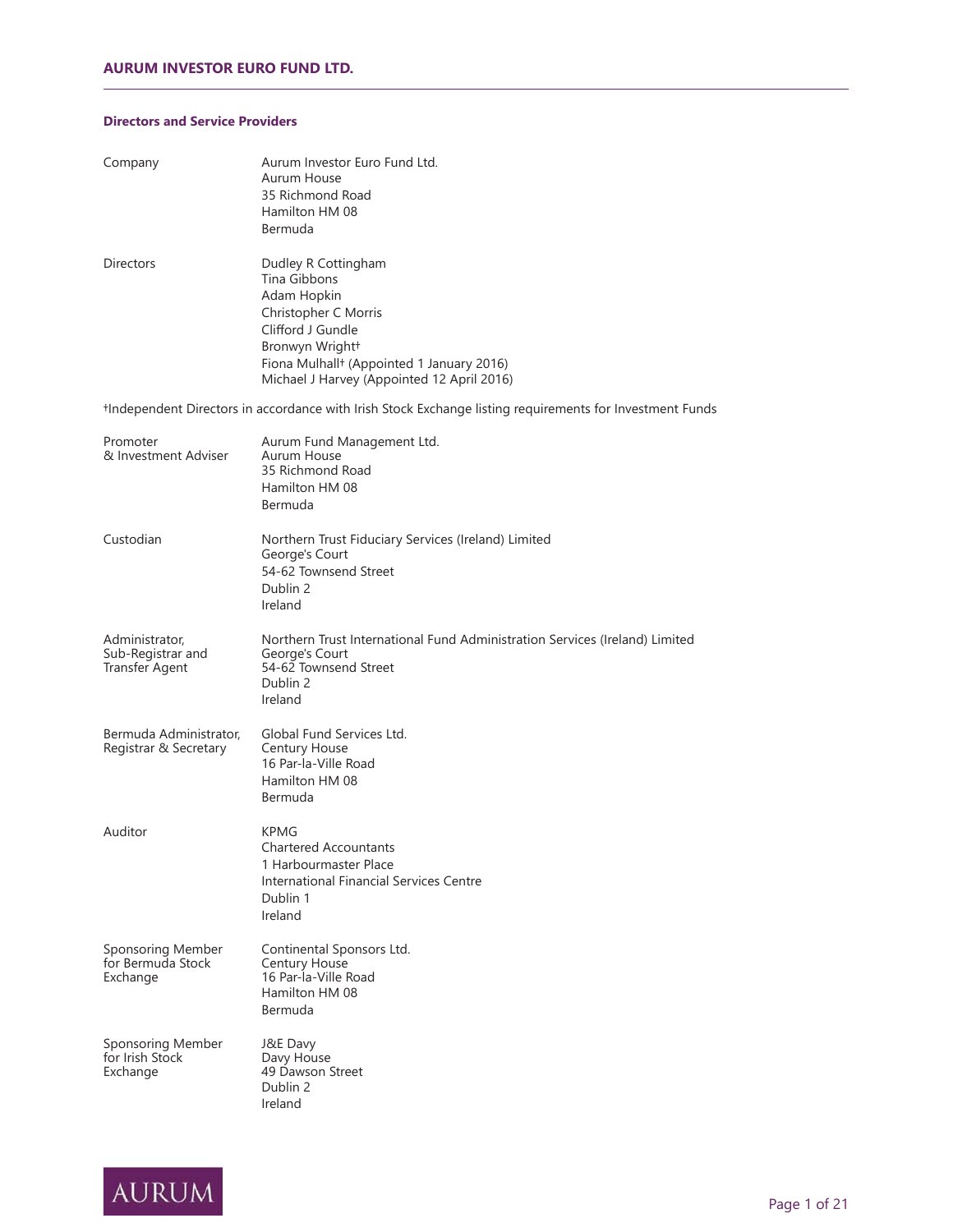# **Directors and Service Providers (Continued)**

| Bermuda Legal Advise |  |
|----------------------|--|
|----------------------|--|

ers Conyers Dill & Pearman Limited Clarendon House 2 Church Street PO Box HM 666 Hamilton HM CX Bermuda

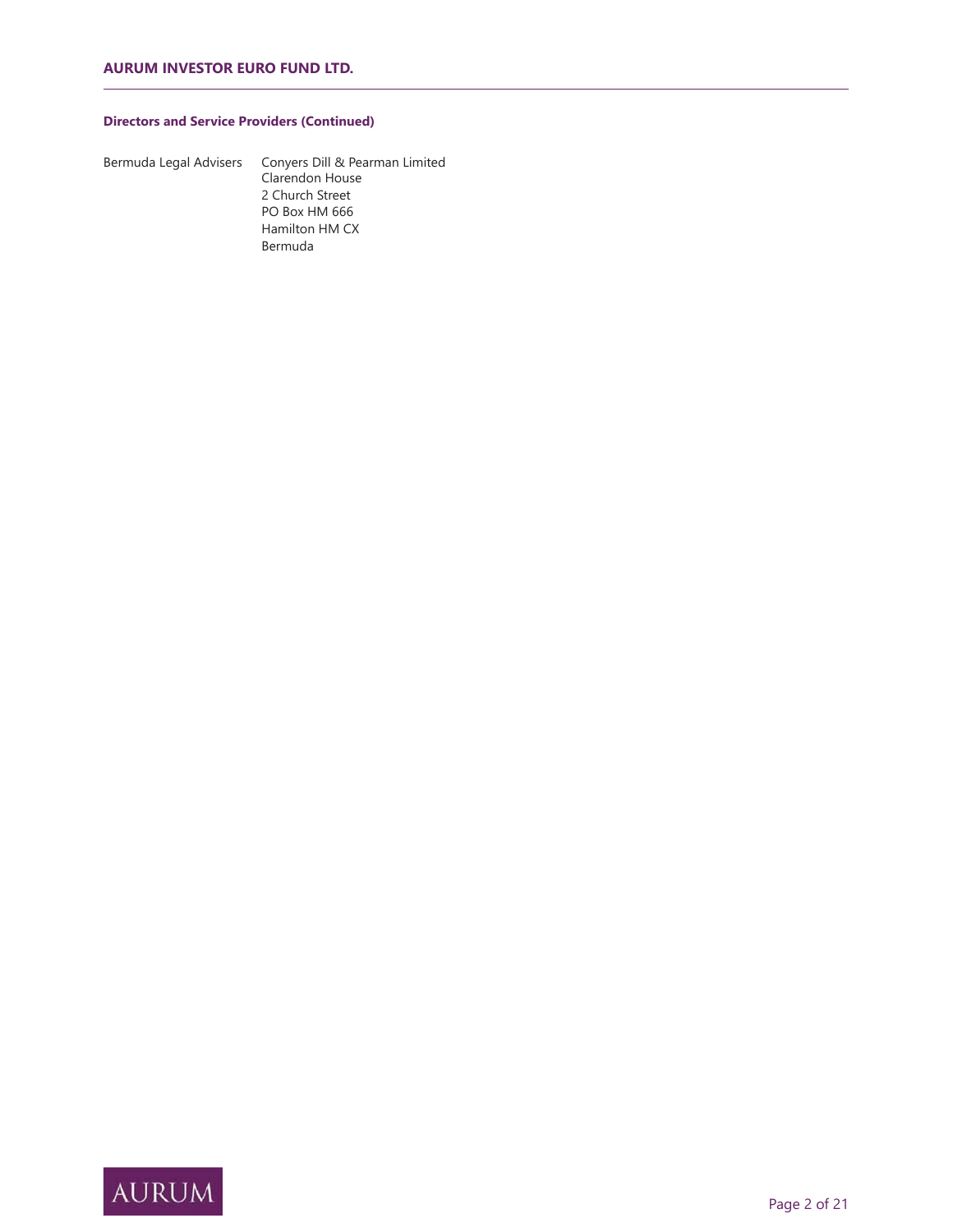### **Environmental, Social and Governance ("ESG") Statement**

The Aurum Group aims to conduct its business in a sustainable and responsible way. Environmental, Social and Governance standards are observed by all the entities that make up the Aurum Group, including Aurum Investor Euro Fund Ltd., as part of their approach to providing investors with positive returns over the medium to long term.

### Environmental

## *Project Regeneration*

The Aurum Group recognised that producing carbon emissions is an inevitable consequence of the research and investment process and wanted to find a way of being responsible for and addressing the inevitable environmental footprint. Initially, attention turned to carbon offsetting schemes, but many issues were encountered with these schemes including the wide variety in the quality of schemes. Many schemes fail to protect diverse ecosystems by planting single tree varieties in biologically diverse areas. Project Regeneration sought to have a positive environmental outcome whilst addressing the problems identified with traditional carbon offsetting schemes.

The Aurum Group's commitment to Project Regeneration launched with grants made to the Malaysian non-governmental organisation ("NGO"), Hutan, who are committed to the reforestation and protection of former palm oil plantations. Grants provided by the Regeneration Portfolio enabled Hutan to begin planting seedlings which will complete the reforestation of the Malumbi palm oil estate. Planting is due to complete in 2016; Hutan will then dedicate over 2 years to nurturing the seedlings. The project will be completed in August 2018.

#### *United Nations Principles for Responsible Investment ("UNPRI")*

Aurum Fund Management Ltd. ("Aurum") became a signatory of the UNPRI in 2013. The 2015 annual Assessment Report received an 'A' rating, an upgrade from the 'B' rating achieved in 2014. The Report is assessed on the depth and coverage of a responsible investment policy, goals and objectives, governance and on the promotion of responsible investment in the industry. This demonstrates a continuing commitment to incorporating ESG considerations into both investment analysis and the way that Aurum operates.

## *International Union for Conservation of Nature ("IUCN")*

Aurum has been committed to supporting the IUCN, and has made substantial donations since 2012. IUCN, "is the global authority on the status of the natural world and the measures needed to safequard it"\*. For the past fifty years, IUCN has published a 'Red List' of threatened or endangered species of animals, plants and fungi. IUCN works with NGOs, local communities, scientists and policy makers to come up with solutions to environmental challenges.

#### \*Source: http://www.iucn.org/

#### Social

#### *Absolute Return for Kids ("Ark")*

Ark is an international organisation whose mission is to transform the lives of children who are victims of abuse, disability, illness and poverty through the support of local and international projects. Their work focuses on health, education and child protection around the globe.

Aurum has supported Ark for many years and has made significant donations to Ark. The money donated has gone towards many of Ark's initiatives including their global education, health and child protection programmes.

#### *Synchronicity Earth*

Synchronicity Earth aims to grow the amount of support available to high-profile conservation action globally. The health of planet Earth is a threshold issue, without a healthy biosphere the possibility of peace, security, health and prosperity for all is lost.

Synchronicity Earth researches and analyses important themes in global conservation in order to conduct projects or partner with other charities with a current focus on threatened ecosystems, forests, oceans, freshwater and species.

Aurum has been a supporter of Synchronicity Earth since its inception, as The Synchronicity Foundation, in 2000 and has donated both time and money over the years in an effort to help spread the word of conservation.

### **Governance**

Aurum Investor Euro Fund Ltd.'s Board of Directors, and the principals of the Aurum Group, place a strong emphasis on regulation, governance and compliance. Focus is placed on having the right systems and controls in place to assure investors that responsibility is taken for managing their money seriously.

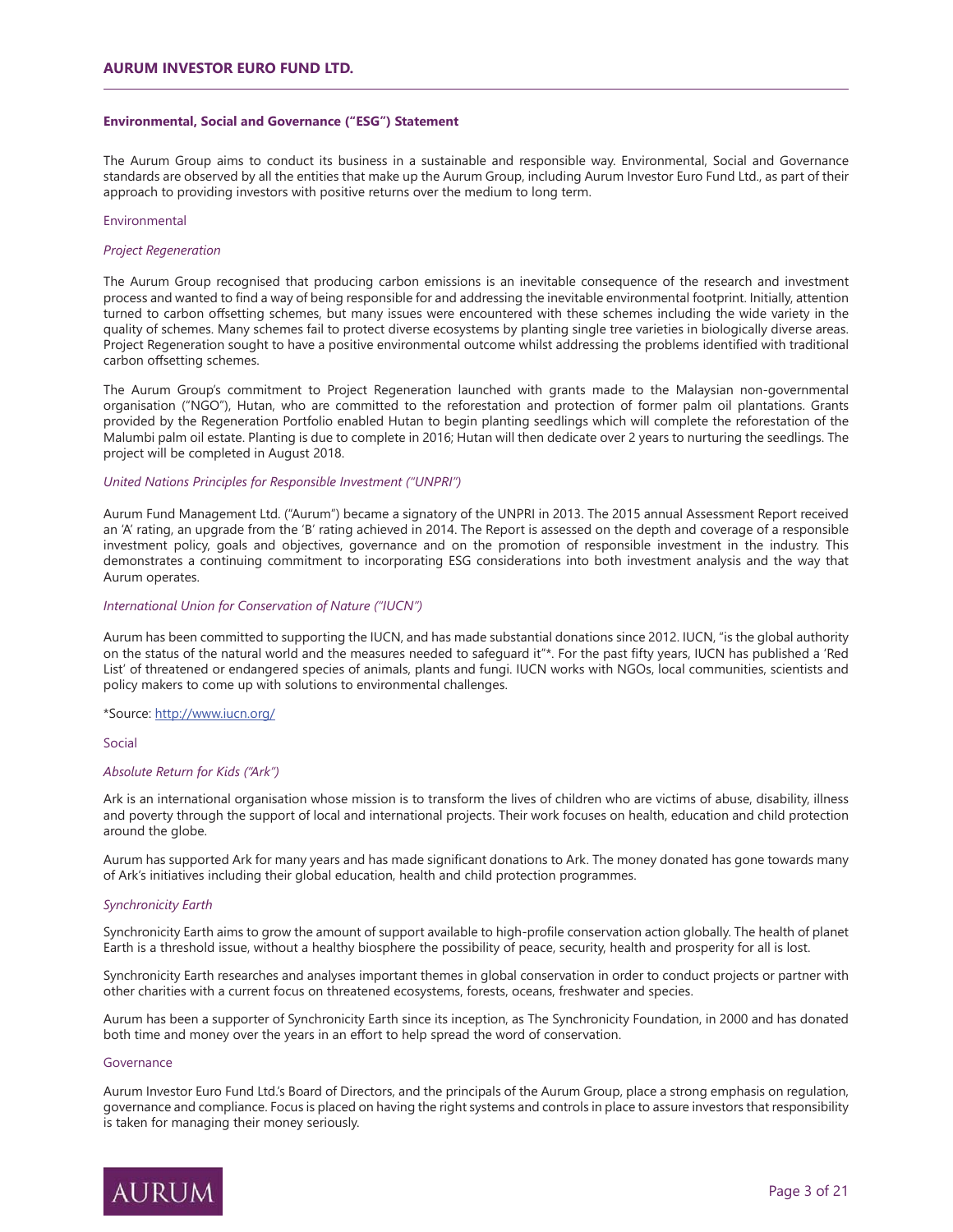## **Environmental, Social and Governance ("ESG") Statement (Continued)**

Looking ahead, the Aurum Group is committed to:

- Actively monitoring the universe of socially responsible investing;
- Continuing constructive dialogue with managers around the topic of ESG, but to also introduce a dialogue with all service providers about ESG factors; and
- Striving to use the feedback from Aurum's 2015 UNPRI assessment report to improve its rating from an A to the top rating, an A+.









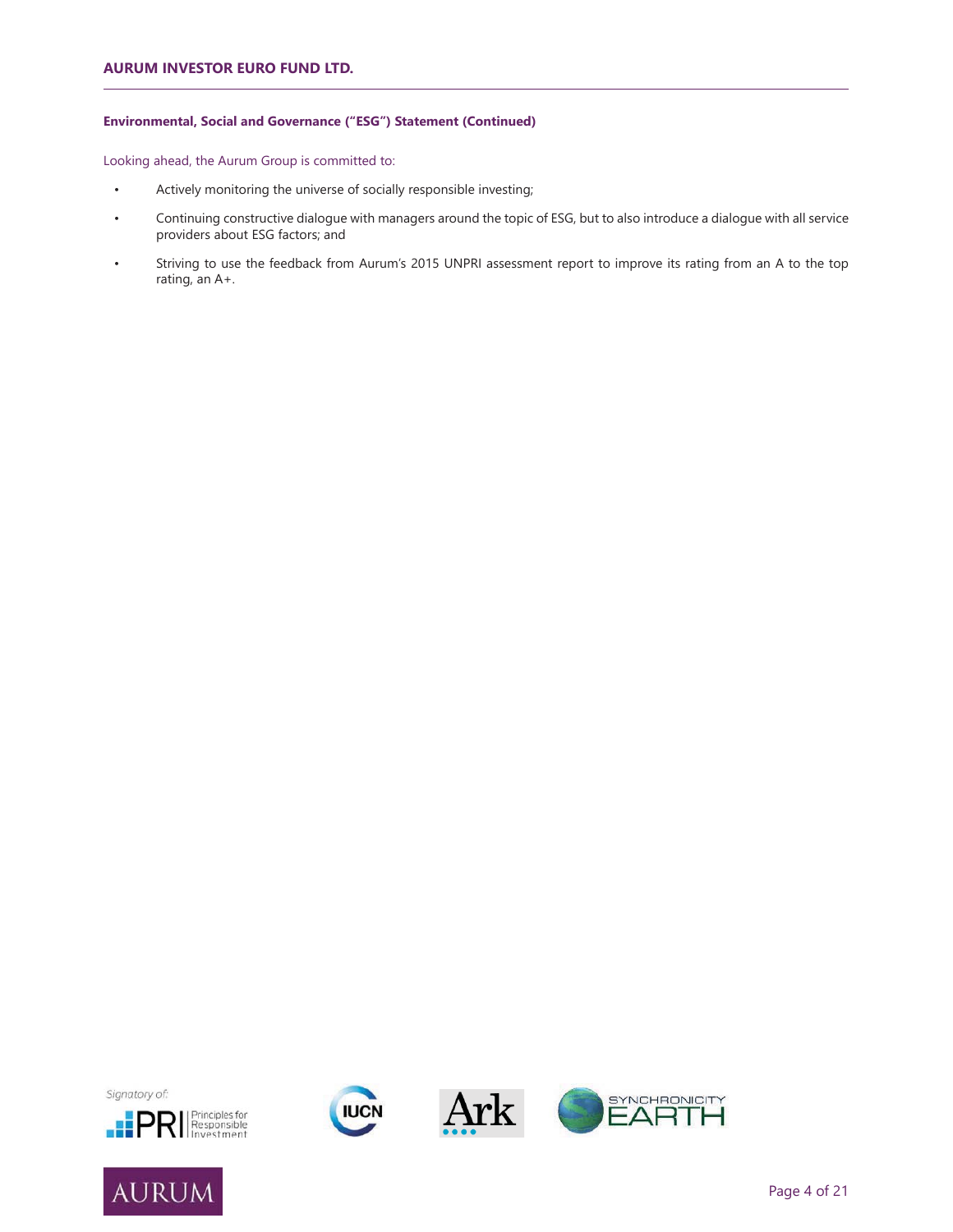## **Directors' Report**

The Directors have the pleasure to present the audited financial statements of Aurum Investor Euro Fund Ltd. (the "Company" or the "Euro Fund") for the year ended 31 December 2016 and report as set out herein in respect of matters required by the Irish Stock Exchange and Bermuda Stock Exchange listing regulations.

### Principal Material Changes

There have been no material changes in the objectives, strategies or key service providers of the Company during the year ended 31 December 2016.

### Principal Activities

At 31 December 2016 the Net Asset Value ("NAV") per Participating Share for each class of share was as follows:

|                                      |            | <b>NAV per Participating Share</b> |  |
|--------------------------------------|------------|------------------------------------|--|
| <b>Share Class</b>                   | 31/12/2016 | 31/12/2015                         |  |
| Standard Euro Share Class Restricted | €142.27    | €139.76                            |  |

Shares of the Euro Fund are denominated in euro. The Euro Fund is one of three Feeder Funds (the "Feeder Funds") comprising the Euro Fund, Aurum Investor Sterling Fund Ltd. (the "Sterling Fund") and Aurum Investor Dollar Fund Ltd. (the "Dollar Fund") that invest in Aurum Investor Fund Ltd. (the "Master Fund"). The other Feeder Funds have sterling and US dollar denominated shares respectively. The Euro Fund is listed on the Irish and Bermuda Stock Exchanges.

The Feeder Funds must invest solely into Participating Shares of the Master Fund, except in the case of the Sterling and Euro Funds in respect of currency hedging. The Participating Shares of the Master Fund are valued in US dollars. The Sterling and Euro Funds whilst investing into US dollar denominated Participating Shares of the Master Fund will, by appropriate currency hedging, seek to protect the value of their shares in their respective currencies. The Master Fund pays the fees of Administrators, Custodian, audit, formation and minor out of pocket expenses and Directors' fees of all Funds. Each Feeder Fund will otherwise bear its own costs and liabilities.

The Company's performance is allied with the performance of the Master Fund. The Performance Review, the Market Review and Outlook for the Master Fund for the year ended 31 December 2016, is contained within the annual report of the Master Fund, which is appended to the Company's financial statements.

No dividends have been declared in the year ended 31 December 2016 (2015: €Nil) and the Directors do not recommend the payment of any dividends for the year ended 31 December 2016 (2015: €Nil).

#### Remuneration

The Directors are considered to be the only identified staff for the purposes of the European Union (Alternative Investment Fund Managers) Regulations 2013. The Directors are entitled to remuneration for their services from the Master Fund, please refer to the accompanying Master Fund financial statements for details of remuneration paid to the Directors.

## Connected parties

Transactions carried out with the Company by the Administrator, the Bermuda Administrator, Investment Adviser, Custodian and Directors ("connected parties") must be carried out as if negotiated at arm's length. Transactions must be in the best interests of the Shareholders.

The Directors are satisfied all transactions with connected parties entered into during the year were conducted at arm's length prices.

#### **Thanks**

We thank the Shareholders for their support and look forward to further opportunities for continued growth.

For and on behalf of Aurum Investor Euro Fund Ltd.

Annaphi

**Director** 10 March 2017

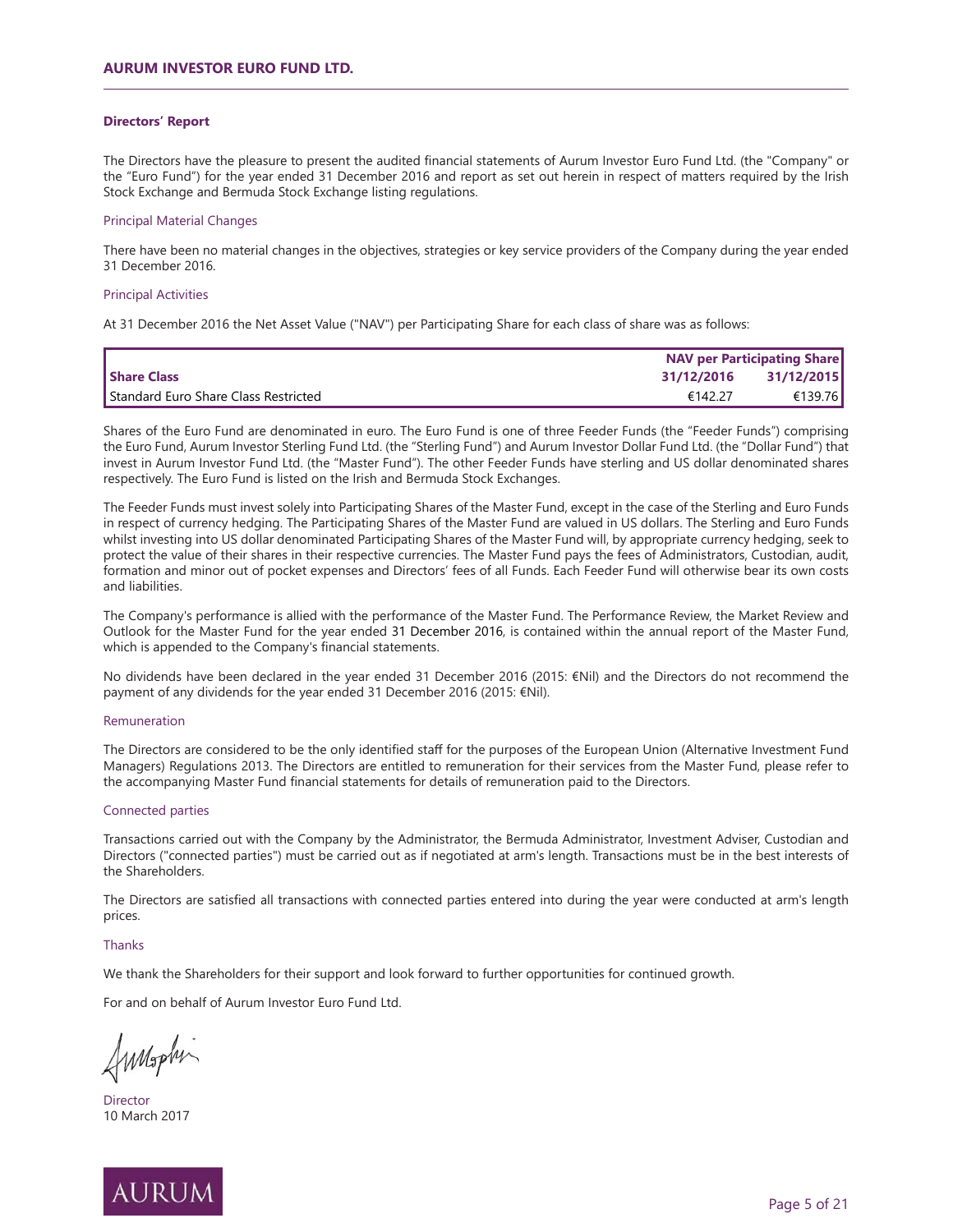## **Independent Auditor's Report to the Shareholders of Aurum Investor Euro Fund Ltd.**

Report on the audit of the financial statements

### *Opinion*

We have audited the financial statements of Aurum Investor Euro Fund Ltd. (the "Company") for the year ended 31 December 2016, which comprise the Statement of Comprehensive Income for the year ended 31 December 2016, the Statement of Financial Position as at 31 December 2016, the Statement of Cash Flows for the year then ended, and related notes, including the summary of significant accounting policies set out in note 2.

In our opinion, the financial statements present fairly, in all material respects, the financial position of the Company as at 31 December 2016 and its financial performance and cash flows for the year then ended, in accordance with International Financial Reporting Standards ("IFRSs").

#### *Basis for opinion*

We conducted our audit in accordance with International Standards on Auditing ("ISAs"). Our responsibilities under those standards are further described in the Auditor's Responsibilities for the Audit of the Financial Statements section of our report. We are independent of the Company in accordance with the International Ethics Standards Board for Accountants' Code of Ethics for Professional Accountants ("IESBA Code") together with the ethical requirements that are relevant to our audit of the financial statements in Bermuda, and we have fulfilled our other ethical responsibilities in accordance with these requirements and the IESBA Code. We believe that the audit evidence we have obtained is sufficient and appropriate to provide a basis for our opinion.

#### *Key audit matters*

Key audit matters are those matters that, in our professional judgment, were of most significance in our audit of the financial statements of the current period. These matters were addressed in the context of our audit of the financial statements as a whole, and in forming our opinion thereon, and we do not provide a separate opinion on these matters.

## *Valuation of investments in funds*

Refer to the accounting policy in note 2 and to note 8 'Financial instruments and risk exposure' to the financial statements.

#### *The key audit matter*

#### *Valuation of financial assets*

The Company is a Feeder Fund whose main investment is an We have performed the following audit procedures: investment into Aurum Investor Fund Ltd. (the "Master Fund").

The investment portfolio at 31 December 2016 comprised of the investment into the Master Fund. The valuation of this investment is the key driver of the Company's net asset value and performance for the year. While the nature of the Company's investment does not require a significant level of judgement because the underlying value of the fund is observable, due to its significance in the context of the financial statements as a whole, financial assets was identified as a risk of material misstatement which had the greatest effect on our overall audit strategy and allocation of resources in planning and completing our audit.

#### *How the matter was addressed in our audit*

- *Assessed the design and implementation of the controls over valuation of investments;*
- *Audited the Master Fund in accordance with ISAs and issued an unqualified audit opinion thereon; and*
- *- Assessed whether the Master Fund's net asset value was an appropriate approximation of fair value.*

No material misstatements were identified by our audit procedures.

#### *Other information*

The Directors are responsible for preparation of other information accompanying the financial statements. The other information comprises the Environmental, Social and Governance Statement, the Directors' Report and the Portfolio Statement.

Our opinion on the financial statements does not cover the other information and we do not express any form of assurance conclusion on that information.

In connection with our audit of the financial statements, our responsibility is to read the other information and, in doing so, consider whether that information is materially inconsistent with the financial statements or our knowledge obtained in the course of our audit, or otherwise appears to be materially misstated. If, based on the work we have performed, we conclude that there is a material misstatement of this other information, we are required to report that fact. We have nothing to report in this regard.

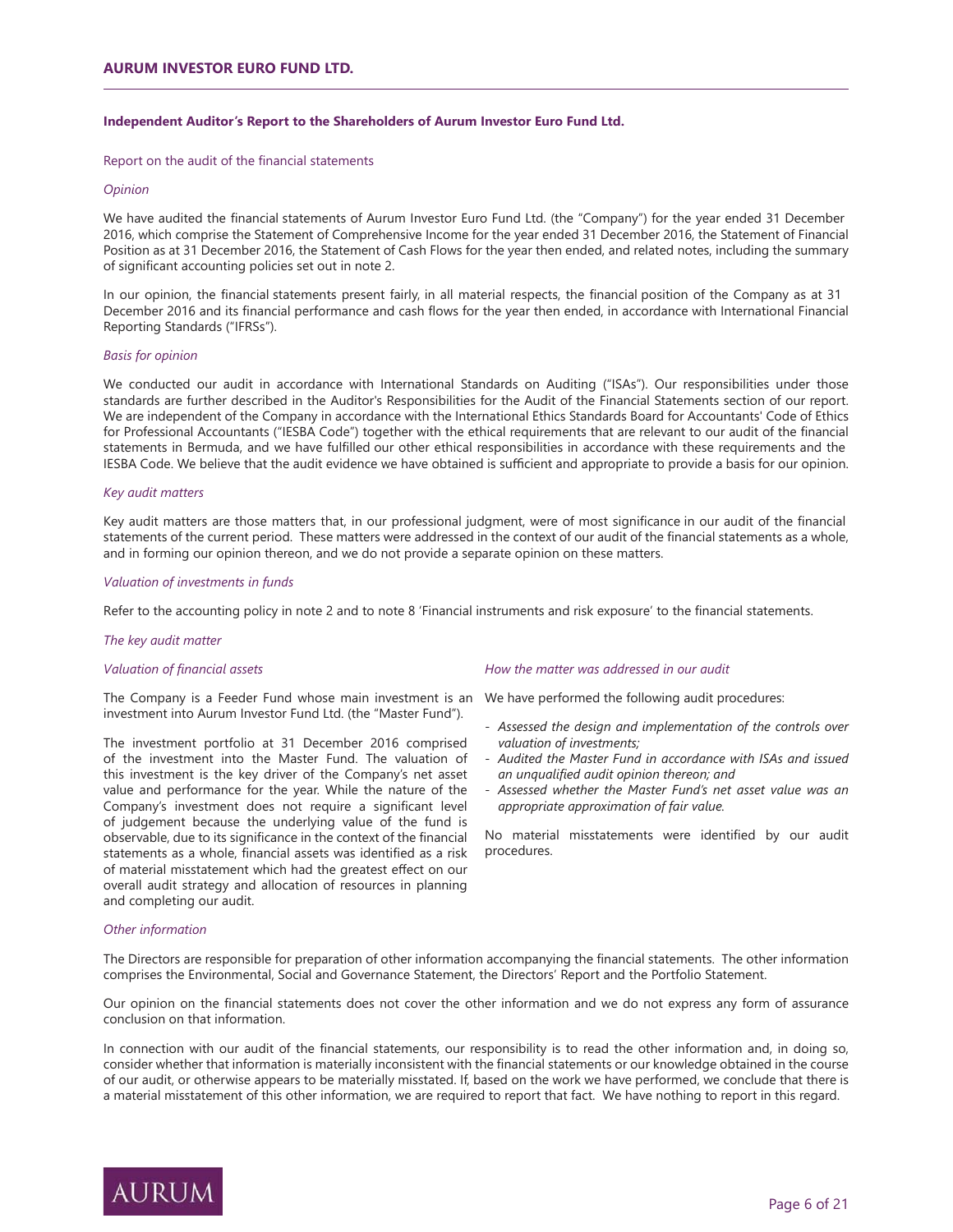## **Independent Auditor's Report to the Shareholders of Aurum Investor Euro Fund Ltd. (Continued)**

Respective responsibilities and restrictions on use

## *Responsibilities of Management and Those Charged with Governance for the Financial Statements*

The Directors are responsible for the preparation and fair presentation of the financial statements in accordance with applicable law and IFRSs, and for such internal control as management determines is necessary to enable the preparation of financial statements that are free from material misstatement, whether due to fraud or error.

In preparing the financial statements, the Directors are responsible for assessing the Company's ability to continue as a going concern, disclosing, as applicable, matters related to going concern and using the going concern basis of accounting unless management either intends to liquidate the Company or to cease operations, or has no realistic alternative but to do so.

Those charged with governance are responsible for overseeing the Company's financial reporting process.

#### Auditor's responsibilities for the audit of the financial statements

Our objectives are to obtain reasonable assurance about whether the financial statements as a whole are free from material misstatement, whether due to fraud or error, and to issue an auditor's report that includes our opinion. Reasonable assurance is a high level of assurance, but is not a guarantee that an audit conducted in accordance with ISAs will always detect a material misstatement when it exists. Misstatements can arise from fraud or error and are considered material if, individually or in the aggregate, they could reasonably be expected to influence the economic decisions of users taken on the basis of these financial statements.

Further details relating to our work as auditor is set out in the Scope of Responsibilities Statement contained in the appendix of this report, which is to be read as an integral part of our report.

Our report is made solely to the Company's Shareholders, as a body, in accordance with the terms of our engagement. Our audit work has been undertaken so that we might state to the Shareholders those matters we are required to state to them in an auditor's report and for no other purpose. We do not accept or assume responsibilities to anyone other than the Shareholders as a body, for our audit work, for this report, or for the opinions we have formed.

The Engagement Partner on the audit resulting in this independent Auditor's Report is Mrs.D. Barrett.

 $LPME$ 

KPMG **Date: 10 March 2017** Chartered Accountants, Statutory Audit Firm 1 Harbourmaster Place International Financial Services Centre Dublin 1 Ireland

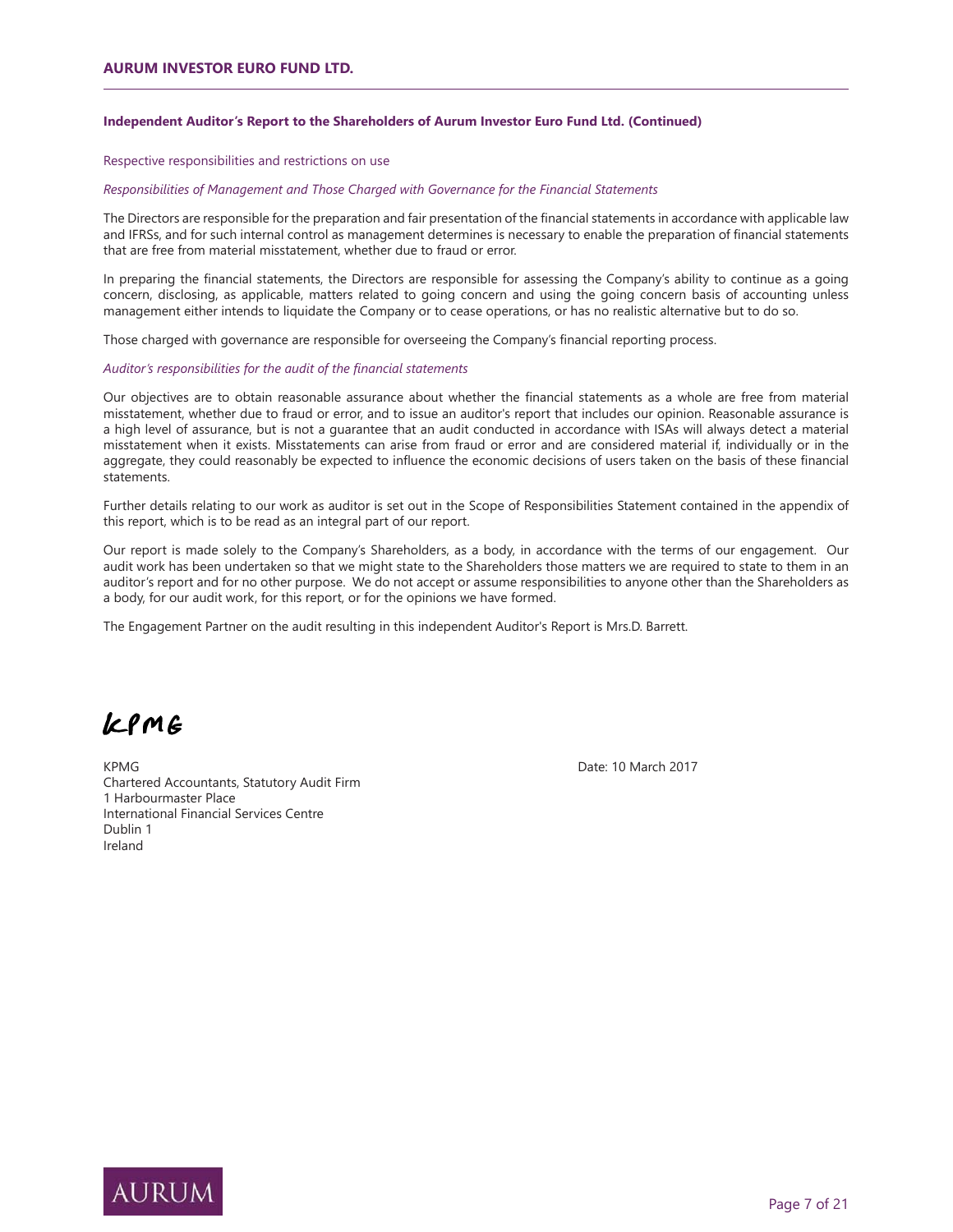## **Independent Auditor's Report to the Shareholders of Aurum Investor Euro Fund Ltd. (Continued)**

Appendix to the Independent Auditor's Report

*Further information regarding the scope of our responsibilities as Auditor* 

As part of an audit in accordance with ISAs, we exercise professional judgment and maintain professional scepticism throughout the audit. We also:

- Identify and assess the risks of material misstatement of the financial statements, whether due to fraud or error, design and perform audit procedures responsive to those risks, and obtain audit evidence that is sufficient and appropriate to provide a basis for our opinion. The risk of not detecting a material misstatement resulting from fraud is higher than for one resulting from error, as fraud may involve collusion, forgery, intentional omissions, misrepresentations, or the override of internal control.
- Obtain an understanding of internal control relevant to the audit in order to design audit procedures that are appropriate in the circumstances, but not for the purpose of expressing an opinion on the effectiveness of the Company's internal control.
- Evaluate the appropriateness of accounting policies used and the reasonableness of accounting estimates and related disclosures made by the Directors.
- Conclude on the appropriateness of the Directors' use of the going concern basis of accounting and, based on the audit evidence obtained, whether a material uncertainty exists related to events or conditions that may cast significant doubt on the Company's ability to continue as a going concern. If we conclude that a material uncertainty exists, we are required to draw attention in our Auditor's Report to the related disclosures in the financial statements or, if such disclosures are inadequate, to modify our opinion. Our conclusions are based on the audit evidence obtained up to the date of our Auditor's Report. However, future events or conditions may cause the Company to cease to continue as a going concern.
- Evaluate the overall presentation, structure and content of the financial statements, including the disclosures, and whether the financial statements represent the underlying transactions and events in a manner that achieves fair presentation.

We communicate with those charged with governance regarding, among other matters, the planned scope and timing of the audit and significant audit findings, including any significant deficiencies in internal control that we identify during our audit.

We also provide those charged with governance with a statement that we have complied with relevant ethical requirements regarding independence, and to communicate with them all relationships and other matters that may reasonably be thought to bear on our independence, and where applicable, related safeguards.

From the matters communicated with those charged with governance, we determine those matters that were of most significance in the audit of the financial statements of the current period and are therefore the key audit matters. We describe these matters in our Auditor's Report unless law or regulation precludes public disclosure about the matter or when, in extremely rare circumstances, we determine that a matter should not be communicated in our report because the adverse consequences of doing so would reasonably be expected to outweigh the public interest benefits of such communication.

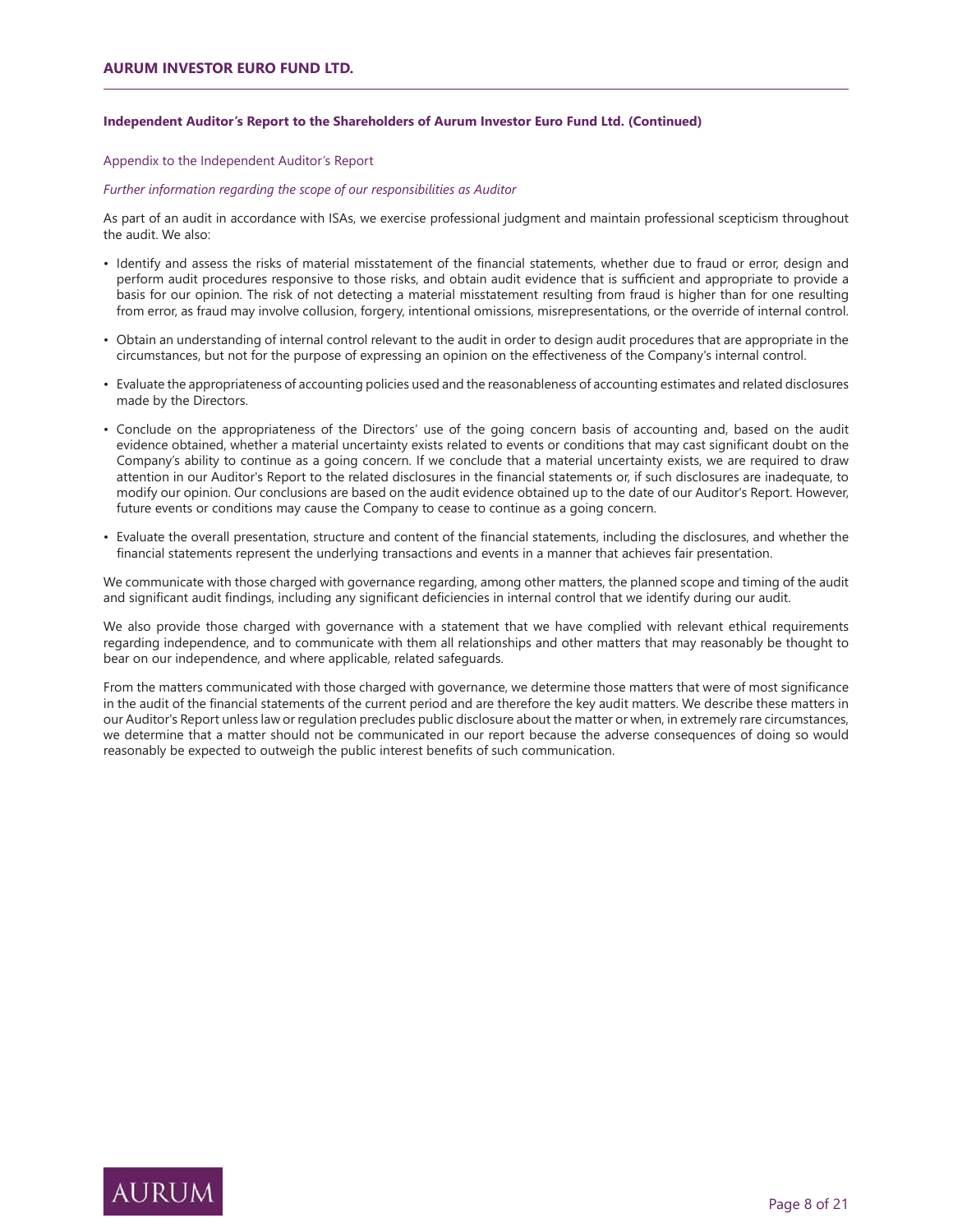# **Portfolio Statement**

as at 31 December 2016

|                          | 31 December 2016 |                   | 31 December 2015 |                 |                   |          |
|--------------------------|------------------|-------------------|------------------|-----------------|-------------------|----------|
|                          | Nominal holding  |                   |                  | Nominal holding |                   |          |
|                          | of shares        | <b>Fair Value</b> | % of NAV         | of shares       | <b>Fair Value</b> | % of NAV |
|                          |                  | €                 | %                |                 | €                 | $\%$     |
| Aurum Investor Fund Ltd. | 6,562            | 2,684,383         | 101.43%          | 5,999           | 2,256,457         | 97.33%   |
| Other assets             |                  | 7.010             | 0.26%            |                 | 65,767            | 2.84%    |
| Total assets             |                  | 2,691,393         | 101.69%          |                 | 2,322,224         | 100.17%  |
| Other liabilities        |                  | (44, 747)         | (1.69%)          |                 | (3,872)           | (0.17%)  |
| Total net assets         |                  | 2,646,646         | 100.00%          |                 | 2,318,352         | 100.00%  |

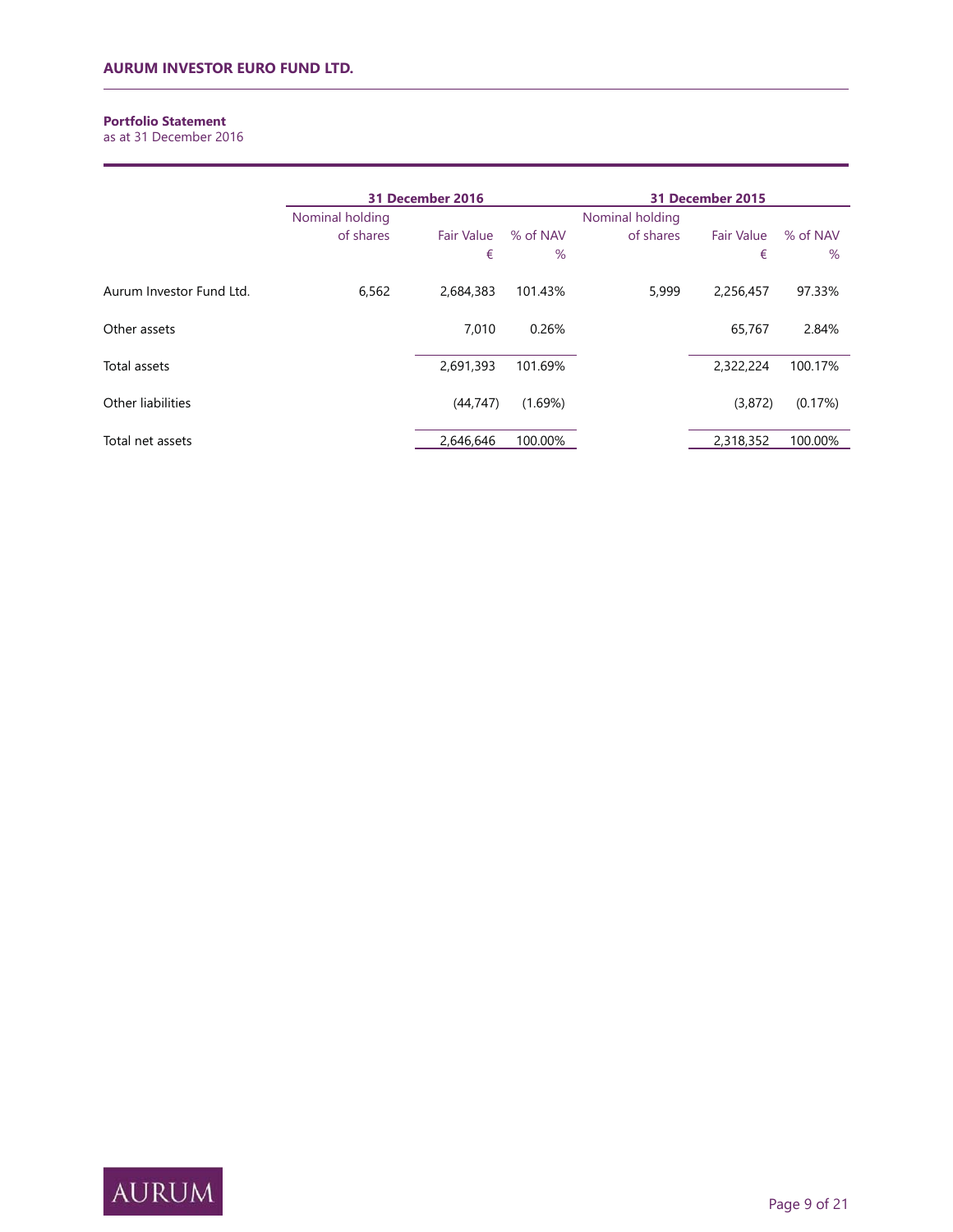#### **Statement of Comprehensive Income**

for the year ended 31 December 2016

|                                                                  | 2016   | 2015    |  |
|------------------------------------------------------------------|--------|---------|--|
| note                                                             | €      | €       |  |
|                                                                  |        |         |  |
| Gains from financial assets at fair value through profit or loss |        |         |  |
| Net gain on investments<br>2, 11                                 | 91,434 | 335,325 |  |
| <b>Total revenue</b>                                             | 91,434 | 335,325 |  |
|                                                                  |        |         |  |
| <b>Operating expenses</b>                                        |        |         |  |
| Investment Adviser fees<br>3, 7                                  | 48,776 | 65,450  |  |
| 6<br>Net interest expense                                        | 14     | 473     |  |
| Incentive fees<br>3, 7                                           |        | 35,792  |  |
| <b>Total operating expenses</b>                                  | 48,790 | 101,715 |  |
|                                                                  |        |         |  |
| Change in net assets attributable to holders of Participating    |        |         |  |
| <b>Shares resulting from operations</b>                          | 42,644 | 233,610 |  |

The accompanying notes form part of these financial statements.

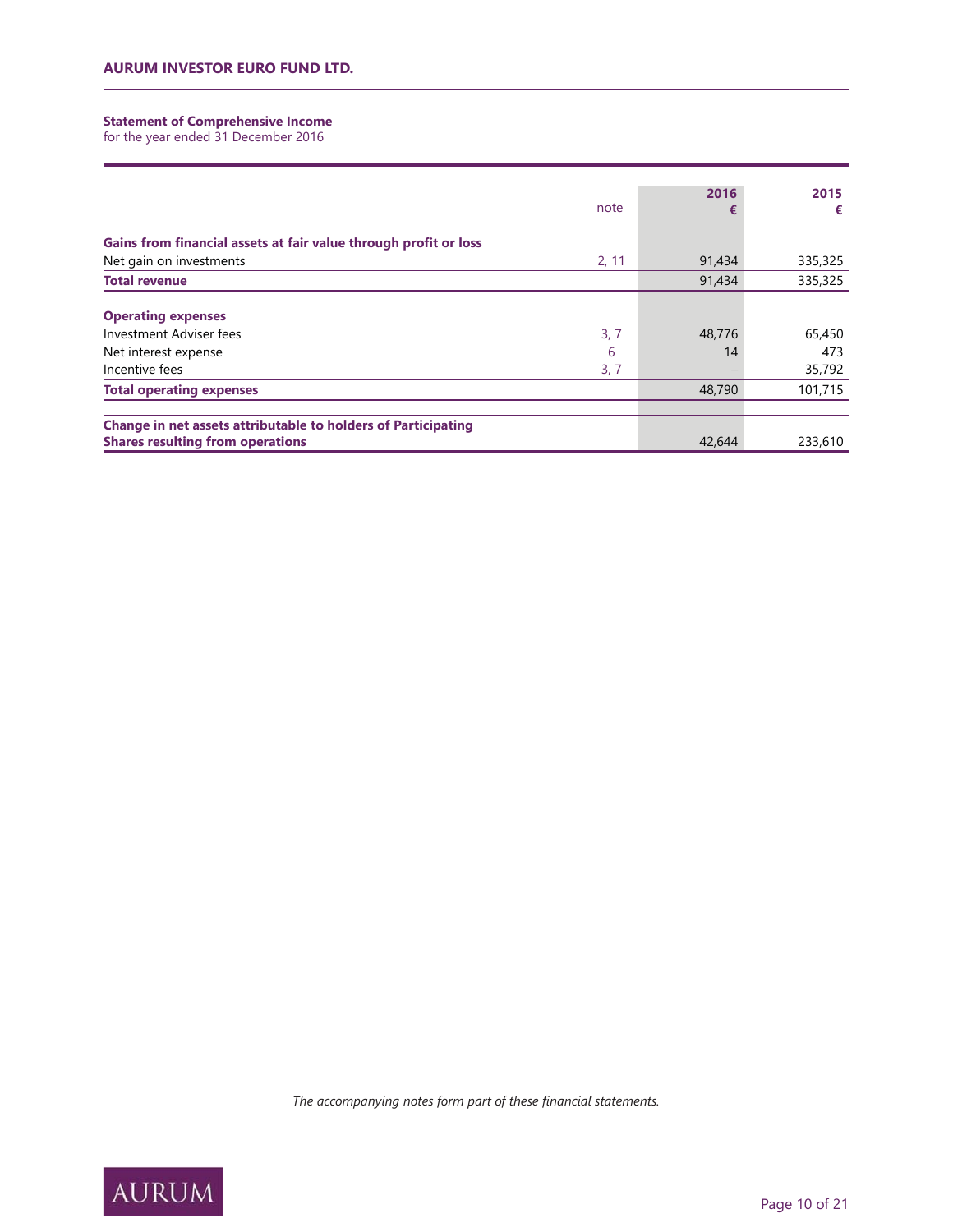## **Statement of Financial Position**

as at 31 December 2016

| note                                                                          | 2016<br>€      | 2015<br>€ |
|-------------------------------------------------------------------------------|----------------|-----------|
| <b>Assets</b>                                                                 |                |           |
| Financial assets at fair value through profit or loss                         |                |           |
| Investments at fair value<br>2, 10                                            | 2,684,383      | 2,256,457 |
| Financial assets measured at amortised cost                                   |                |           |
| Cash and cash equivalents<br>2                                                | 7,010          | 65,767    |
| <b>Total assets</b>                                                           | 2,691,393      | 2,322,224 |
|                                                                               |                |           |
| <b>Liabilities</b>                                                            |                |           |
| Financial liabilities measured at amortised cost                              |                |           |
| 2, 6<br>Bank overdraft                                                        | 40,327         |           |
| 3, 7<br>Investment Adviser fees payable                                       | 4,420          | 3,872     |
| Total liabilities (excluding amounts attributable to holders of Participating |                |           |
| Shares)                                                                       | 44,747         | 3,872     |
|                                                                               |                |           |
| Net assets attributable to holders of Participating and Sponsor Shares        | 2,646,646      | 2,318,352 |
|                                                                               |                |           |
| <b>Net assets attributable to holders of Participating Shares</b>             | 2,646,644      | 2,318,350 |
| <b>Equity</b>                                                                 |                |           |
| Net assets attributable to holders of Sponsor Shares                          | 2              | 2         |
| <b>Total Equity</b>                                                           | $\overline{2}$ | 2         |

These financial statements were approved by the Directors on 10 March 2017 and signed on their behalf by:

J

Director Director 10 March 2017 10 March 2017

The accompanying notes form part of these financial statements.

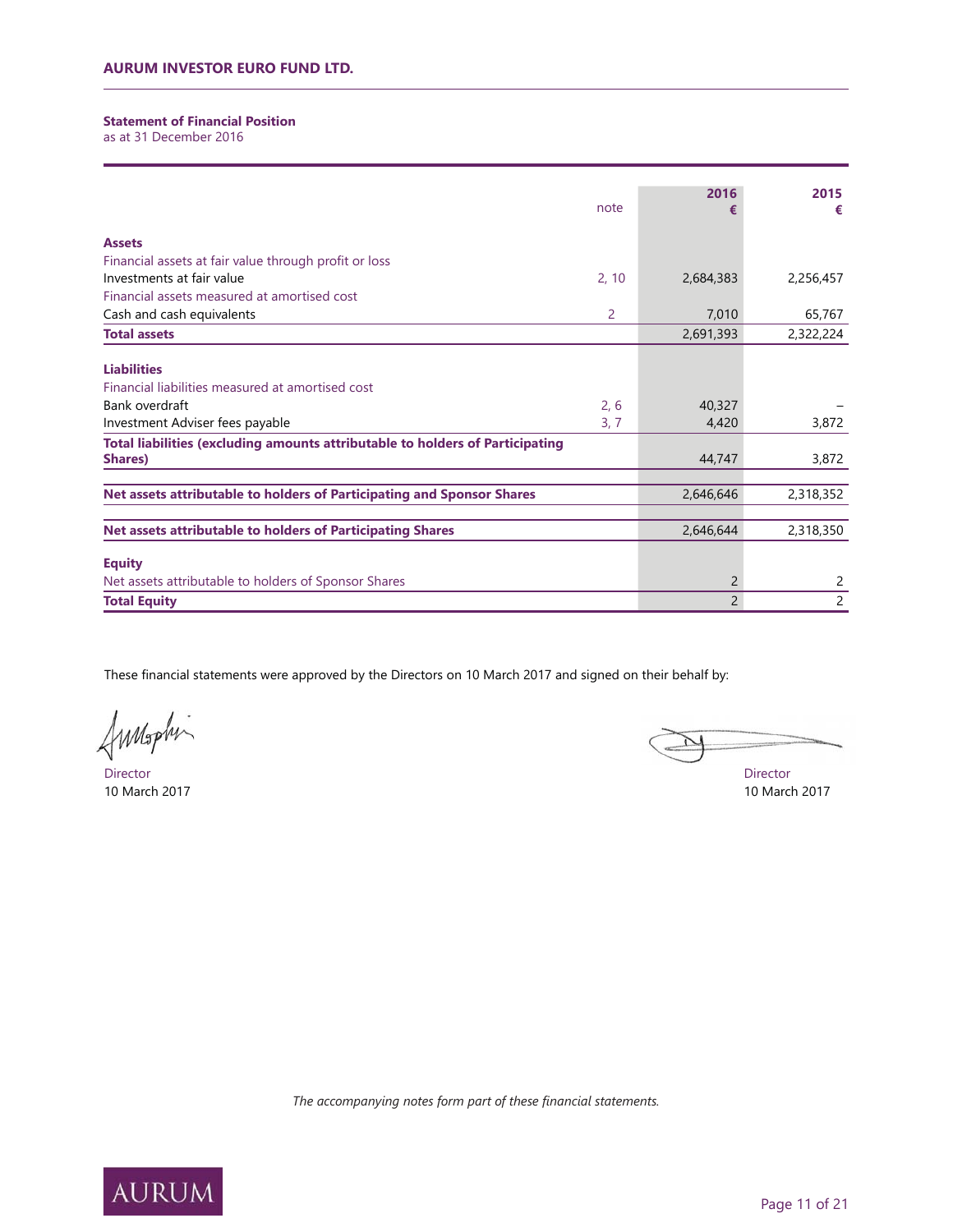# **Statement of Cash Flows**

for the year ended 31 December 2016

|                                                                      | 2016       | 2015        |
|----------------------------------------------------------------------|------------|-------------|
|                                                                      |            | €           |
| <b>Cash flows from operating activities</b>                          |            |             |
| Change in net assets attributable to holders of Participating Shares |            |             |
| resulting from operations                                            | 42,644     | 233,610     |
| Purchase of investments                                              | (238, 732) | (118,094)   |
| Proceeds from sales of investments                                   | 817,825    | 4,564,742   |
| Adjustment for non cash items and working capital                    |            |             |
| Net unrealised (gain)/loss on investments and currencies             | (29, 144)  | 272,979     |
| Net realised gain on investments                                     | (210, 572) | (1,307,505) |
| Changes in operating assets and liabilities                          |            |             |
| Increase/(Decrease) in payables                                      | 548        | (5, 433)    |
| Net cash inflow from operating activities                            | 382,569    | 3,640,299   |
|                                                                      |            |             |
| <b>Cash flows from financing activities</b>                          |            |             |
| Subscriptions for shares                                             | 73,382     | 53,005      |
| Redemption of shares                                                 | (555, 035) | (3,540,920) |
| <b>Net cash outflow from financing activities</b>                    | (481, 653) | (3,487,915) |
|                                                                      |            |             |
| Net (decrease)/increase in cash and cash equivalents                 | (99,084)   | 152,384     |
|                                                                      |            |             |
| Cash and cash equivalents at the beginning of the year               | 65,767     | (86, 617)   |
| Cash and cash equivalents at the end of the year                     | (33, 317)  | 65,767      |

The accompanying notes form part of these financial statements.

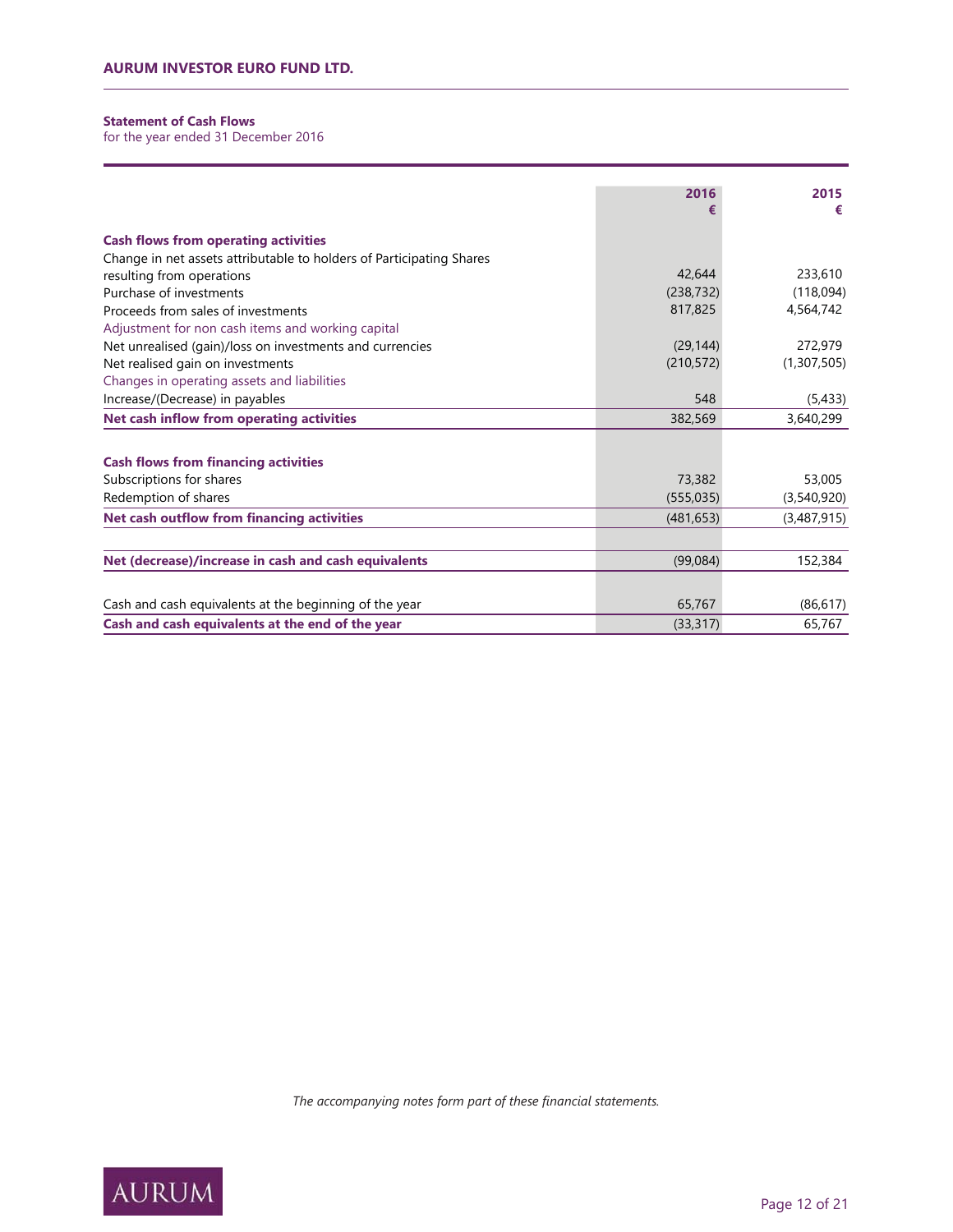## **1. General**

Aurum Investor Euro Fund Ltd. (the "Euro Fund" or the "Company") was incorporated in Bermuda on 30 October 2004 under the Bermuda Companies Act 1981 as amended and acts as an investment company.

The Company's investment objective is to achieve long term capital growth by investing in the Participating Shares of Aurum Investor Fund Ltd. (the"Master Fund"). The annual report and audited financial statements of the Master Fund for the year ended 31 December 2016 form an integral part of these financial statements and should therefore be read in conjunction with these financial statements.

The audited financial statements were approved by the Board of Directors on 10 March 2017.

#### **2. Significant Accounting Policies**

The significant accounting policies which have been applied are set out below.

#### Statement of Compliance

The financial statements have been prepared in accordance with International Financial Reporting Standards ("IFRS") as issued by the International Accounting Standards Board ("IASB").

The accounting policies have been applied consistently by the Company and are consistent with those used in the previous year.

#### Basis of Preparation

The financial statements have been prepared on a historical cost basis except for financial instruments classified at fair value through profit or loss that have been measured at fair value.

The financial statements have been prepared on a going concern basis. The Directors consider that the Company is a going concern as its sole purpose is to invest into the Master Fund and that the cost associated with maintaining the Company is not significant.

The functional currency of the Company is euro as the Directors have determined that this reflects the Company's primary economic environment. The presentation currency of the financial statements is also euro.

#### New Standards and Interpretations Applicable to Future Reporting Periods

The Directors have considered all the upcoming IASB standards. There are standards and interpretations issued but not effective that have not been adopted in these financial statements:

• IFRS 9 "Financial Instruments", published in July 2014, will replace the existing guidance in IAS 39. It includes revised guidance on the classification and measurement of financial instruments, including a new expected credit loss model for calculating impairment of financial assets, and the new general hedge accounting requirements. It also carries forward the guidance on recognition and derecognition of financial instruments from IAS 39. IFRS 9 is effective for annual reporting periods beginning on or after 1 January 2018, with early adoption permitted.

Based on initial assessment, this standard is not expected to have a material impact on the Company.

#### Assets and Liabilities

## *Investments*

The Company classifies its financial investments (assets and liabilities) into categories in accordance with IAS 39 "Financial Instruments: Recognition and Measurement".

#### **Financial Assets Designated at Fair Value through Profit or Loss**

The Company, on initial recognition, designates investments in the Master Fund at fair value through profit or loss as, in doing so, it results in more relevant information because the investments and related liabilities are managed as a group of financial assets and liabilities and performance is evaluated on a fair value basis and reported to key management personnel accordingly. The term financial assets designated at fair value through profit or loss include investments in the Master Fund. Fair value is the price that would be received to sell an asset or paid to transfer a liability in an orderly transaction between market participants at the measurement date.

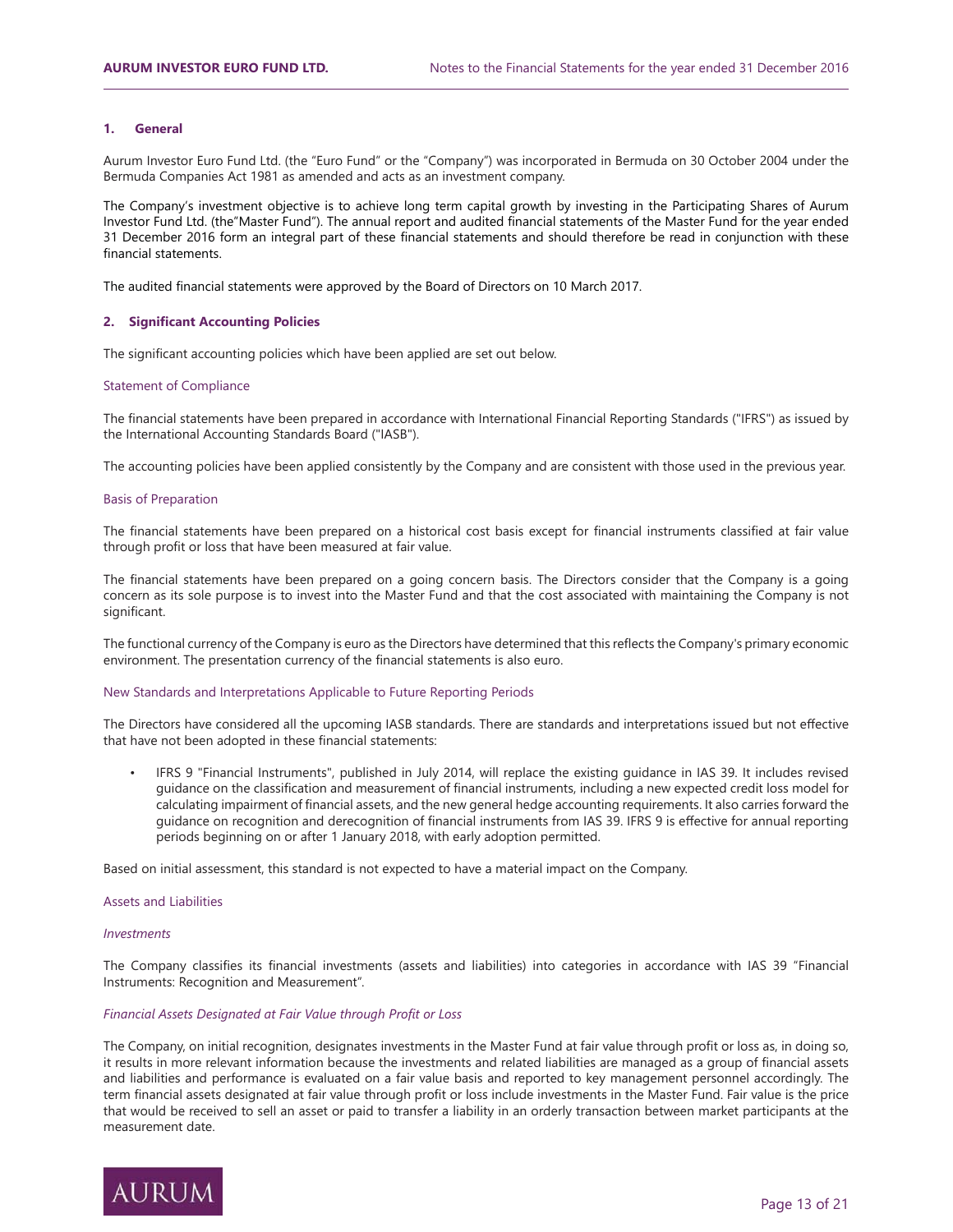## **2. Significant Accounting Policies (Continued)**

### Assets and Liabilities (Continued)

#### **Financial Assets Designated at Fair Value through Profit or Loss (Continued)**

Investments are recorded on the trade date at which point the Company becomes a party to the specific investment. Initial measurement of fair value is based on the transaction price at the trade date with transaction costs, if any, being expensed immediately. After initial measurement any changes in fair value, and realised gains or losses, related to investments are recognised in the Statement of Comprehensive Income within Net gain on investments.

## Financial Instruments at Fair Value through Profit or Loss Classified as Held for Trading

#### *Forward Foreign Currency Contracts*

Forward Currency Contracts are categorised as held for trading as the Company does not designate any derivatives as hedges for hedge accounting purposes, as described under IAS 39.

The fair value of open forward currency contracts is calculated as the difference between the contracted forward rate and the current forward rate that would close out the contract on the valuation date. Gains or losses arising on the settlement of forward foreign currency contracts are included in Net gain on investments in the Statement of Comprehensive Income. Unrealised gains or losses on unsettled forward currency contracts are included in the Statement of Financial Position.

#### *Financial Assets at Amortised Cost*

Loans and receivables are non-derivative financial assets with fixed or determinable payments that are not quoted in an active market and they are carried at amortised cost. The Company includes in this category cash and cash equivalents, amounts receivable from brokers, if any, and other receivables. The amortised cost of a financial asset is the amount at which the instrument is measured at initial recognition (its fair value) adjusted for initial direct costs, minus principal repayments, plus or minus the cumulative amortisation, using the effective interest rate method, of any difference between the initial amount recognised and the maturity amount, minus any reduction for impairment.

#### **Financial Liabilities at Amortised Cost**

The Company includes in this category expenses payable, purchases of investments to be settled in arrears and subscriptions to Participating Shares not yet allotted.

#### **2***<u>Offsetting</u>*

Financial assets and liabilities are offset and the net amount presented in the Statement of Financial Position when, and only when, the Company has a legal right to set off the recognised amounts and it intends to either settle on a net basis or to realise the asset and settle the liability simultaneously.

For the year ended 31 December 2016, and 31 December 2015, there were no financial assets or liabilities subject to enforceable master netting arrangements or similar agreements which would require disclosure.

## *Derecognition*

A financial asset is derecognised when the Company loses control over the contractual rights that comprise that asset. This occurs when the rights are realised, they expire or they are surrendered. A financial liability is derecognised when the obligation specified in the contract is discharged, cancelled or it expires.

### *Participating Shares*

Under IFRS, Participating Shares redeemable at the shareholder's option are classified as financial liabilities and the format of the Statement of Financial Position reflects this in accordance with IAS 32 "Financial Instruments: Presentation". The net assets attributable to holders of Participating Shares are stated at the redemption amount on the reporting date without discounting.

#### Sponsor Shares

Sponsor Shares are classified as equity based on the substance of the contractual arrangements between the Company and the Sponsor Shareholder and in accordance with the definition of equity instruments under IAS 32. The Sponsor Shareholder's equity is stated at amortised cost.

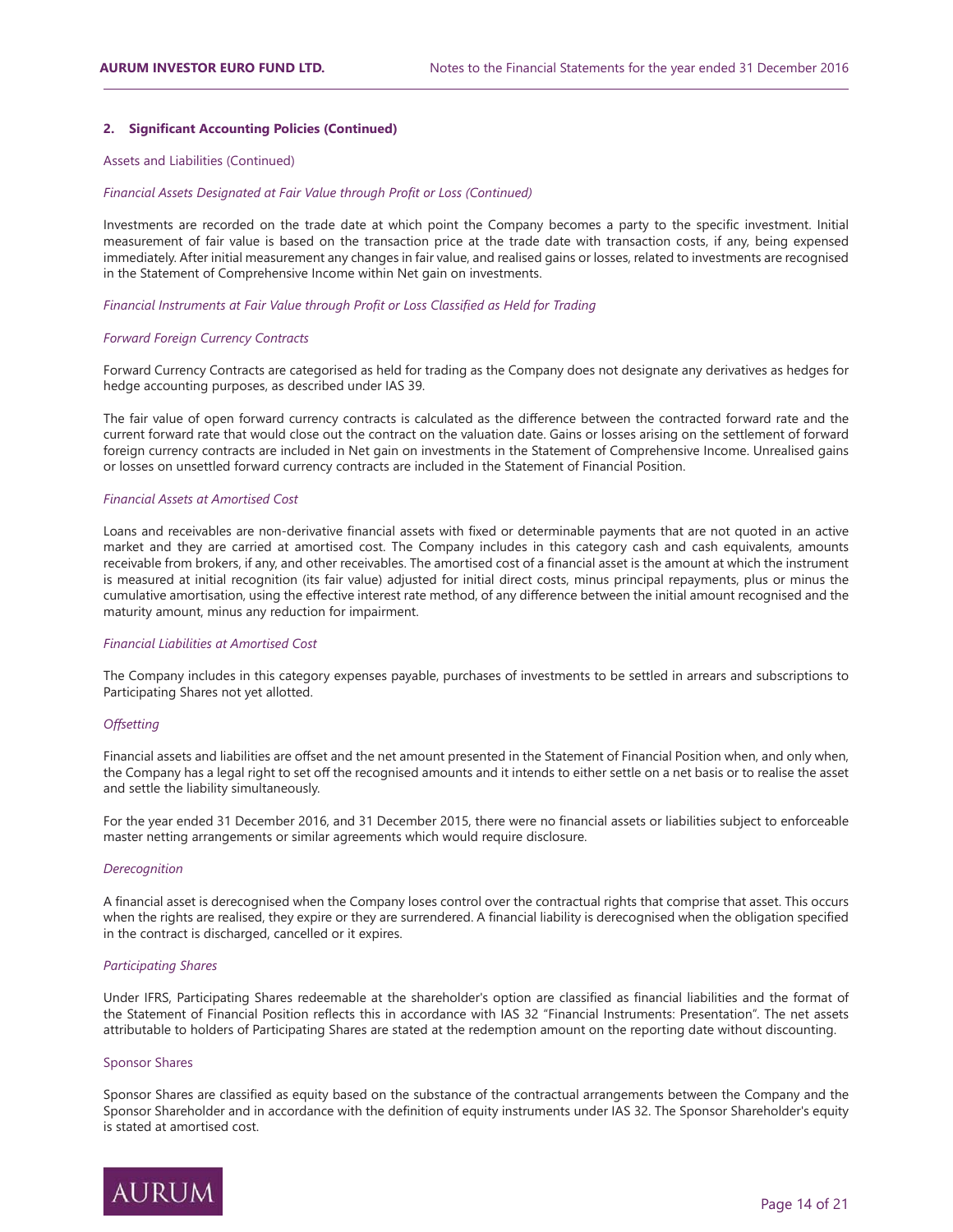## **2. Signi icant Accounting Policies (Continued)**

## Translation of Foreign Currencies

Transactions in currencies other than euro are recorded at the rate prevailing on the date of the transaction. At each reporting date, non euro denominated monetary items and assets and liabilities measured at fair value are retranslated at the rate prevailing on the reporting date. Foreign currency exchange differences related to investments at fair value through profit or loss are included in Net gain on investments. All other differences are reflected in net profit or loss for the year.

#### Net Gain on Investments

Net gain on investments includes all realised and unrealised fair value changes and foreign exchange differences, but excludes interest.

Net realised gain on investments is calculated using the average cost method.

#### Interest Income

Interest income is recognised in the Statement of Comprehensive Income for all interest bearing instruments on an effective interest rate yield basis.

#### Cash and Cash Equivalents and Bank Overdraft

Cash and cash equivalents comprise cash balances held at banks. Bank overdrafts are repayable on demand. In the Statement of Cash Flows, cash and cash equivalents are shown net of any short term overdrafts which are repayable on demand, and form an integral part of the Company's cash management.

#### Expenses

All expenses are recognised in the Statement of Comprehensive Income on an accruals basis.

#### Significant Accounting Judgements and Estimates

The preparation of financial statements in accordance with IFRS requires management to make estimates, judgements and assumptions that affect the reported amounts of assets and liabilities and disclosure of contingent assets and liabilities at the date of the financial statements and the reported amount of income and expenses during the year. Actual results could differ from those estimates.

Revisions to accounting estimates are recognised in the year in which an estimate is revised. The areas of estimates which have the most significant effect on the amounts recognised in the financial statements are disclosed within the Master Fund's financial statements in note 9 'Financial Instruments and Risk Exposure' and note 10 'Fair Value Measurement' of those financial statements.

## Master Fund

The Master Fund is not considered to be a subsidiary of the Company as the Investment Adviser beneficially holds all general voting shares which give the holder the current ability to direct the activities that significantly affect the returns of both the Company and the Master Fund. IFRS 10 "Consolidated Financial Statements" single control model states that an entity has control over an investee when it is exposed, or has rights, to variable returns from its involvement with the investee and has the ability to affect those returns through its power over the investee. The Directors are satisfied that the Master Fund does not meet the definition of a subsidiary in accordance with IFRS 10.

## Structured Entities

A structured entity is an entity that has been designed so that voting or similar rights are not the dominant factor in deciding who controls the entity, such as when any voting rights relate to administrative tasks only and the relevant activities are directed by means of contractual arrangements. A structured entity often has some or all of the following features or attributes; restricted activities, a narrow and well-defined objective, such as to provide investment opportunities for investors by passing on risks and rewards associated with the assets of the structured entity to investors, insufficient equity to permit the structured entity to finance its activities without subordinated financial support and financing in the form of multiple contractually linked instruments to investors that create concentrations of credit or other risks.

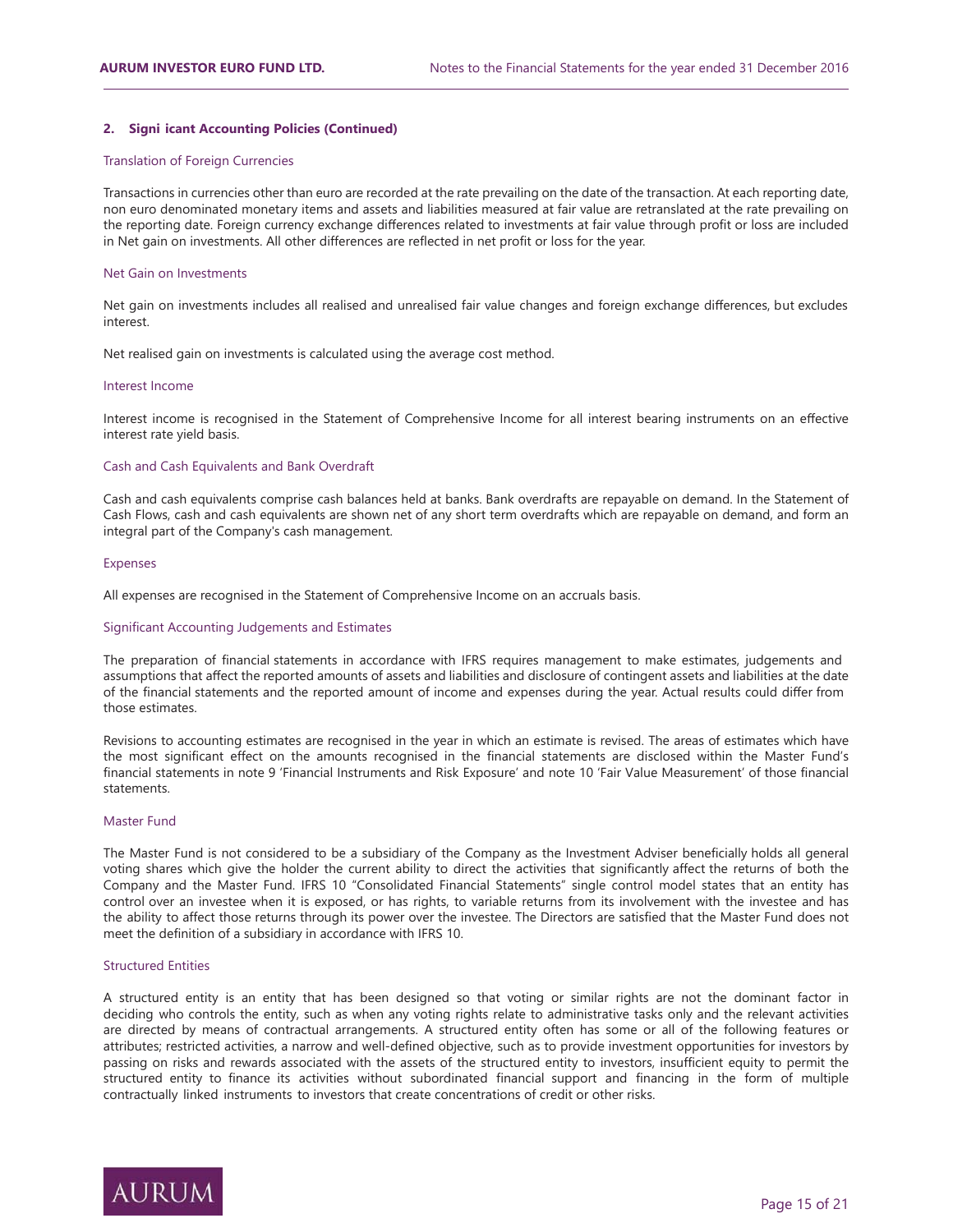## **2. Significant Accounting Policies (Continued)**

## Structured Entities (Continued)

The Company has determined that its investment in the Master Fund represents an investment in an unconsolidated structured entity. The Master Fund finances its operations by issuing redeemable shares which are puttable at the holders' option and entitle the holder to a proportional stake in the Master Fund's net assets. The change in fair value of the Company's holding in the Master Fund is included in the Statement of Comprehensive Income within Net gain on investments.

The Directors believe that the requirements of IFRS 12 "Disclosure of Interests in Other Entities", in relation to structured entities, are observed by appending the Master Fund's financial statements to the Company's financial statements.

#### **3.** Investment Adviser and Incentive Fees

The Company pays the Investment Adviser an annual percentage fee (the "Investment Adviser Fee") and a performance related fee in respect of each class of share where certain performance criteria have been met (the "Incentive Fee"). Both the Investment Adviser Fee and Incentive Fee are calculated monthly and paid monthly in arrears.

The Investment Adviser Fee and Incentive Fee are calculated based on a percentage of the Gross Asset Value of the Company as at the relevant month end. The Gross Asset Value means the value of the assets of the Company at a valuation point less the liabilities and accrued expenses of the Company other than liabilities that relate to Investment Adviser Fees, Incentive Fees, Administrator Fees, Custodian Fees, Directors' Fees, Audit Fees, Formation Expenses and Sundry Expenses each as incurred with respect to the valuation period ending on such valuation point.

The Incentive Fee is equal to the number of Participating Shares in the Company multiplied by a percentage of the amount by which the Gross Asset Value per Participating Share on a valuation day exceeds the higher of:

- (i) The Base Value: the Net Asset Value per Participating Share on the Base Date increased by the relevant hurdle of 1/12 of the annualised hurdle rate multiplied by the number of performance fee periods since the last Base Date. The Base Date is the last valuation day in the immediately preceding calendar year or, if later, the first valuation day in respect of a share class; or
- (ii) The High Water Mark: the Net Asset Value per Participating Share on the last valuation day upon which an Incentive Fee was crystallised or, if higher, the initial Net Asset Value per Participating Share upon inception of that share class.

The percentage fees applicable to the share class are as follows:

| <b>Share Class</b>                   | <b>Investment Adviser</b><br>Fee | <b>Incentive Fee</b> | <b>Incentive Fee</b><br><b>Hurdle</b> |
|--------------------------------------|----------------------------------|----------------------|---------------------------------------|
| Standard Euro Share Class Restricted | 2.00%                            | 15.00%               | 10.00%                                |

In so far as the Master Fund invests in other Aurum Funds no fees are payable on the amount so invested in addition to those already charged by such Aurum Funds.

## **4. Fees**

The Company pays no direct fees other than the Investment Adviser Fee and Incentive Fee outlined in note 3. Please refer to the accompanying Master Fund's financial statements for notes to the financial statements regarding fees paid by the Master Fund.

#### **5. Share Capital and Net Asset Value per Participating Share**

|                                                                                     | <b>December</b><br>2016 | <b>December</b><br>2015 |
|-------------------------------------------------------------------------------------|-------------------------|-------------------------|
| Authorised share capital of €0.002 par value per share                              |                         |                         |
| 1,000 Sponsor Shares (presented as equity in accordance with IAS 32)                |                         |                         |
| 4,699,000 Participating Shares (presented as a liability in accordance with IAS 32) | 9.398                   | 9.398                   |
| <b>Authorised share capital</b>                                                     | 9,400                   | 9,400                   |

All of the Sponsor Shares have been issued to and are beneficially owned by the Investment Adviser.

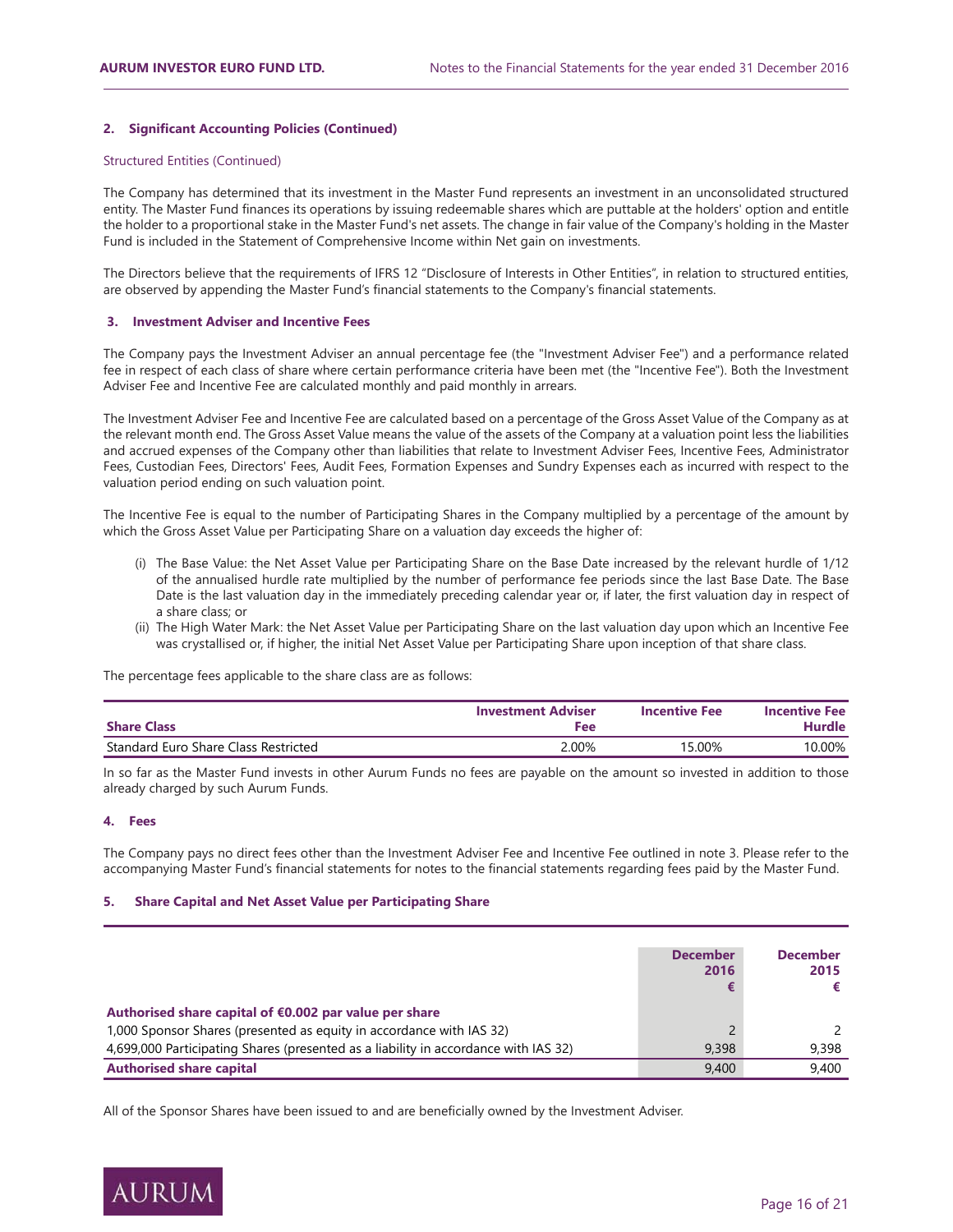## **5. Share Capital and Net Asset Value per Participating Share (Continued)**

The Sponsor Shares do not carry the right to participate in the assets of the Company in a winding up, except to the extent of repayment of par value paid in cash, nor in any dividends or other distribution of the Company so long as any Participating Shares are in issue.

The Participating Shares are entitled to receive, to the exclusion of the Sponsor Shares, any dividends which may be declared by the Board of the Company and, upon the winding up of the Company, their par value and any surplus remaining after paying to the holders of the Sponsor Shares the par value of the Sponsor Shares (to the extent actually paid up in cash). The Sponsor Shares have the general voting powers of the Company and the holders of Participating Shares are entitled to receive notice of and attend all general meetings of the members.

|                               | <b>Number of Participating Shares</b> |             |  |
|-------------------------------|---------------------------------------|-------------|--|
|                               | 2016<br>2015                          |             |  |
| Opening at 1 January          | 16,587.18                             | 42,111.01   |  |
| Issued during the year        | 5,933.98                              | 385.74      |  |
| Redeemed during the year      | (3,918,70)                            | (25,909.57) |  |
| <b>Closing at 31 December</b> | 18,602.46                             | 16,587.18   |  |

The Net Asset Value per Participating Share is calculated by dividing the net assets attributable to holders of Participating Shares included in the Statement of Financial Position by the number of Participating Shares in issue at the year end according to the rights and restrictions applicable to each share class.

From time to time the Master Fund may invest in Investee Funds that may be part of an Initial Public Offering ("IPO"), gains or losses related to an IPO may not be attributed to Participating Shareholders that have elected to be treated as restricted persons under US FINRA rules 5130 and 5131 or failed to convert their shares into unrestricted shares. Therefore, such gains or losses are attributed to Participating Share Classes designated as 'Unrestricted' as they arise on a proportional basis.

**Statement of Changes in Sponsor and Participating Shares** for the year ended 31 December 2016

|                                                                                                                                                                   | <b>Sponsor</b><br><b>Shares</b> | <b>Standard Euro</b><br><b>Share Class</b><br><b>Restricted</b> | <b>Total</b><br>€               |
|-------------------------------------------------------------------------------------------------------------------------------------------------------------------|---------------------------------|-----------------------------------------------------------------|---------------------------------|
| <b>Balance at 1 January 2016</b>                                                                                                                                  |                                 | 2,318,350                                                       | 2,318,352                       |
| Change in net assets attributable to holders of Participating Shares resulting from<br>operations<br>Subscriptions during the year<br>Redemptions during the year |                                 | 42,644<br>840,685<br>(555, 035)                                 | 42,644<br>840.685<br>(555, 035) |
| <b>Balance at 31 December 2016</b>                                                                                                                                |                                 | 2.646.644                                                       | 2,646,646                       |
| Number of Participating Shares in issue                                                                                                                           | n/a                             | 18,602.46                                                       | 18,602.46                       |
| <b>Net Asset Value Per Participating Share</b>                                                                                                                    | n/a                             | 142.27                                                          | n/a                             |

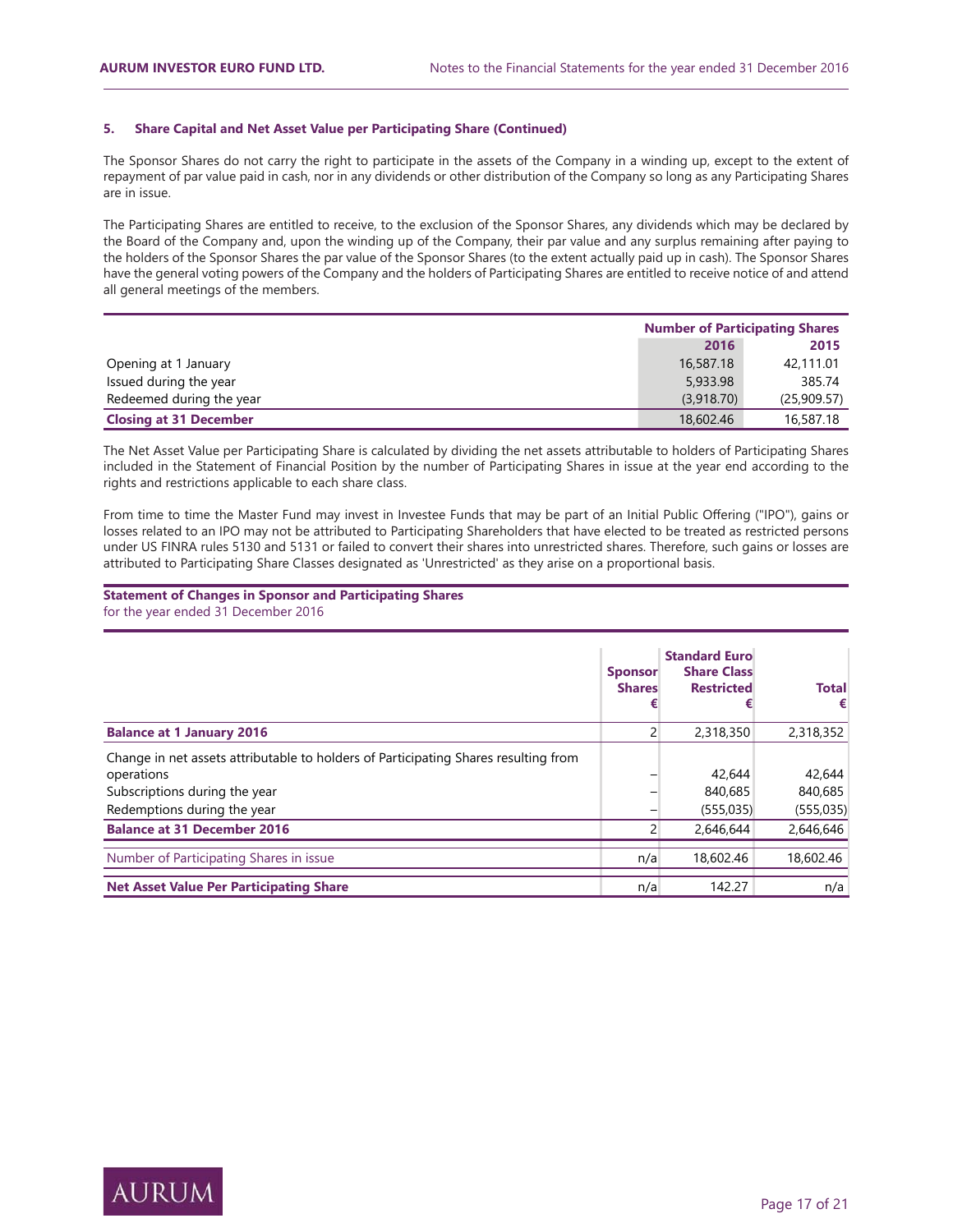## **5. Share Capital and Net Asset Value per Participating Share (Continued)**

|                                                                                                                                                                   | <b>Sponsor</b><br><b>Shares</b> | <b>Standard Euro</b><br><b>Share Class</b><br><b>Restricted</b> | <b>Total</b><br>€                |
|-------------------------------------------------------------------------------------------------------------------------------------------------------------------|---------------------------------|-----------------------------------------------------------------|----------------------------------|
| <b>Balance at 1 January 2015</b>                                                                                                                                  |                                 | 5,572,655                                                       | 5,572,657                        |
| Change in net assets attributable to holders of Participating Shares resulting from<br>operations<br>Subscriptions during the year<br>Redemptions during the year |                                 | 233,610<br>53,005<br>(3,540,920)                                | 233,610<br>53,005<br>(3,540,920) |
| <b>Balance at 31 December 2015</b>                                                                                                                                |                                 | 2,318,350                                                       | 2,318,352                        |
| Number of Participating Shares in issue                                                                                                                           | n/a                             | 16,587.18                                                       | 16,587.18                        |
| <b>Net Asset Value Per Participating Share</b>                                                                                                                    | n/a                             | 139.76                                                          | n/a                              |

## **6.** Bank Overdraft

The Company has an ongoing credit facility with The Northern Trust Company London Branch, an affiliate of the Administrator, that is secured over the portfolio of the Company. The Northern Trust Company London Branch is entitled to interest ("Interest Charges") at an annual rate of 1.5% above the Northern Trust base rate on any overdrawn balances. The Interest Charges are incurred daily and are included in the Statement of Comprehensive Income within Net interest expense.

## **7. Related Parties**

In accordance with IAS 24 "Related Party Disclosures" the related parties to the Company are outlined below.

The Company's connected and related parties include the Directors, the Administrator and its affiliates, the Bermuda Administrator, the Investment Adviser and the Custodian. Amounts incurred during the year and amounts due as at the Statement of Financial Position date in relation to these related parties are shown on the face of the financial statements.

## **Directors**

Mr M J Harvey, Mrs T Gibbons and Mr A Hopkin are Directors of the Investment Adviser. Mr C C Morris, Mr C Gundle and Mr D R Cottingham are Directors of, and directly and indirectly hold shares in, the Investment Adviser. Mr D R Cottingham and Mr C C Morris are Directors of Global Fund Services Ltd., the Bermuda Administrator. Mr A Hopkin and Mr C C Morris are Directors of Continental Sponsors Ltd., the sponsoring broker on the Bermuda Stock Exchange.

The Directors are entitled to remuneration for their services from the Master Fund, please refer to the accompanying Master Fund financial statements for details of remuneration paid to the Directors.

The Investment Adviser is also the sponsor, adviser and investment manager to a number of other investment companies and the Directors of the Company and the Investment Adviser may serve as Directors of such companies.

Persons connected to the Directors, as defined under the Irish Stock Exchange listing requirements, directly and indirectly own all of the Sponsor Shares of the Company. At 31 December 2016, Directors and persons so connected held the following Participating Shares in the Company.

|                                |          | <b>Number of Shares</b> |  |  |
|--------------------------------|----------|-------------------------|--|--|
|                                | 2016     | 2015                    |  |  |
| Mr C Gundle                    | 1,475.68 | 376.01                  |  |  |
| Connected persons of Directors | 1,874.65 | 776.40                  |  |  |
|                                | 3,350.33 | 1,152.41                |  |  |

With effect from 3 October 2016, Aurum Aggressive Fund Ltd. merged into the Master Fund. As a result, €767,303 of the assets of Aurum Aggressive Euro Fund Ltd. was transferred to the Company via an inspecie transfer and were valued using the net asset value of those assets as reported by the Administrator at that date. Please refer to the Master Fund financial statements for further details.

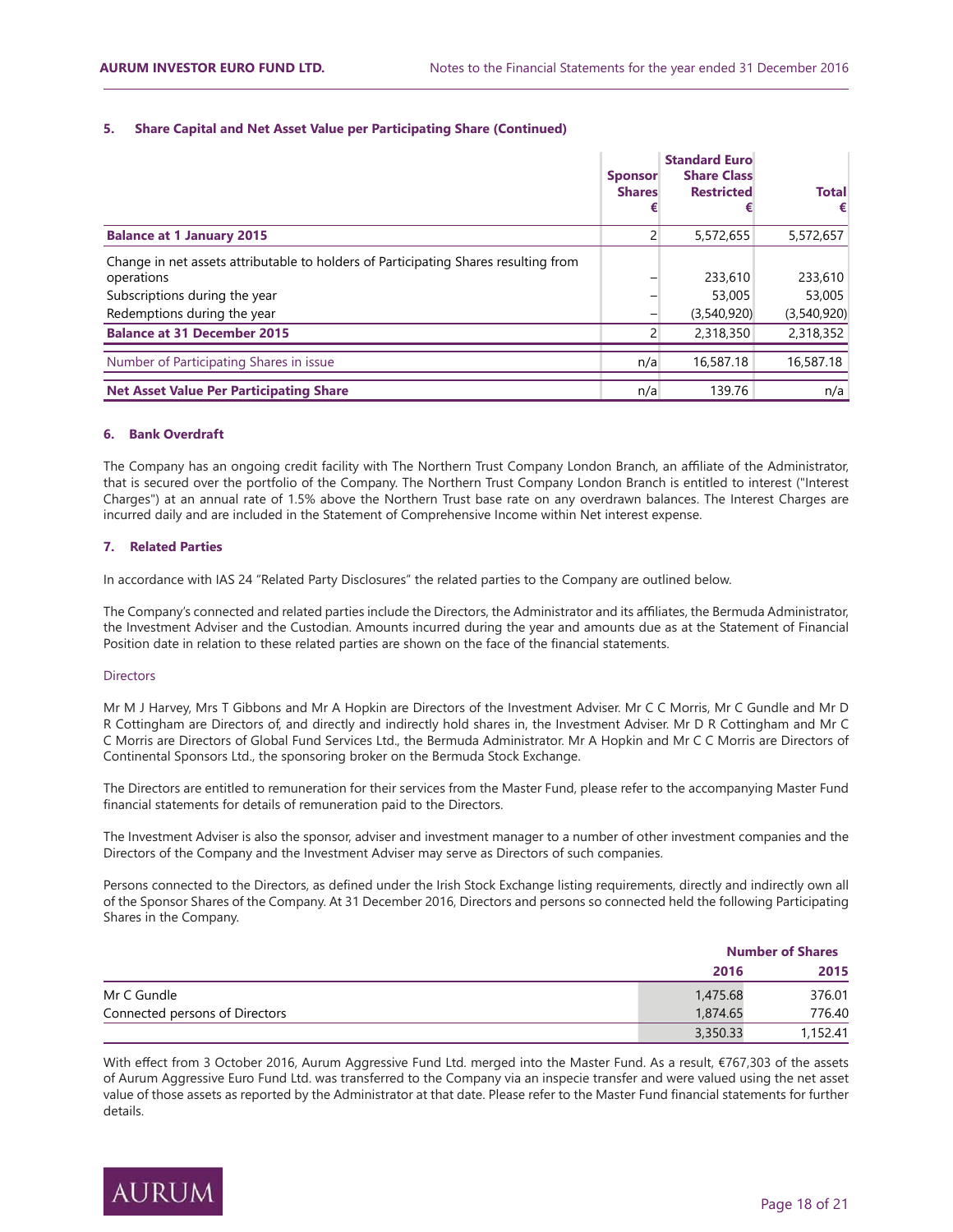### **8. Financial Instruments and Risk Exposure**

The Company invests all its assets, other than currency hedging, into the Master Fund which is exposed to market risk, credit risk and liquidity risk arising from the financial instruments it holds. These risks are explained in the financial statements of the Master Fund which are attached. Financial instruments include investments, cash, interest receivable, dividends receivable, subscriptions receivable, bank overdrafts, accrued expenses, redemptions payable and Participating Shares presented as financial liabilities. The carrying value of these financial instruments in the financial statements approximates their fair value.

The Master Fund and the Feeder Funds operate as an integrated structure whereby the Feeder Funds invest solely into the Master Fund except in respect of currency hedging. Total subscriptions made by the Company into the Master Fund during the year were €1,006,035 (2015: €118,094) and total redemptions made by the Company out of the Master Fund during the year were €817,825 (2015: €4,564,742).

Investments in the Master Fund are recorded at the net asset value per share as reported by the Administrator of the Master Fund at the measurement date. Where the Administrator is unable to provide net asset value per share, the Directors make their own assessment of value based on available information. In determining fair value, the Directors take into consideration, where applicable, the impact of suspensions of redemptions, liquidation proceedings, investments in side pockets and any other significant factors.

At 31 December 2016, and 31 December 2015, there were no instances wherein the Administrator was unable to provide the net asset value per share or that the Directors considered it necessary to make any adjustment to the net asset value per share provided in order to arrive at fair value.

As at 31 December 2016, and 31 December 2015, the Company had no capital commitment obligations and no amounts were due from the Company for unsettled purchases. The Company invests into the Master Fund by purchasing the Master Fund's redeemable Participating Shares. The Master Fund allows redemption of these shares on a monthly basis with a 90 day notification period. Movements in the fair value of the Master Fund's portfolio and corresponding movements in the fair value of the Company expose the Company to a profit or loss.

#### Liquidity Risk

The following table shows the contractual undiscounted cash flows of the Company's financial liabilities on the basis of the earliest possible maturity. Participating Shares may be redeemed on a monthly basis subject to 90 days prior notice.

## **As at 31 December 2016**

| <b>Liabilities</b>                                         | $\leq 1$ month           | $1 - 3$<br>months | 3 months to<br>1 Year | <b>Total</b> |
|------------------------------------------------------------|--------------------------|-------------------|-----------------------|--------------|
| Bank overdraft                                             | 40.327                   |                   |                       | 40,327       |
| Investment Adviser fees payable                            | 4.420                    |                   |                       | 4,420        |
| Net assets attributable to holders of Participating Shares | $\overline{\phantom{0}}$ | $\equiv$          | 2,646,644             | 2,646,644    |
| <b>Total Liabilities</b>                                   | 44,747                   |                   | 2,646,644             | 2,691,391    |

| As at 31 December 2015   |                                  |                                               |                                       |  |  |  |  |
|--------------------------|----------------------------------|-----------------------------------------------|---------------------------------------|--|--|--|--|
|                          |                                  |                                               |                                       |  |  |  |  |
|                          |                                  | 1 Year                                        | Total                                 |  |  |  |  |
|                          |                                  |                                               |                                       |  |  |  |  |
|                          |                                  |                                               | 3,872                                 |  |  |  |  |
| $\overline{\phantom{0}}$ |                                  |                                               | 2,318,350                             |  |  |  |  |
|                          | $\overline{\phantom{0}}$         |                                               | 2,322,222                             |  |  |  |  |
|                          | $\leq 1$ month<br>3,872<br>3,872 | $1 - 3$<br>months<br>$\overline{\phantom{a}}$ | 3 months to<br>2,318,350<br>2,318,350 |  |  |  |  |

## Currency Risk

The Company is exposed to currency risk in pursuit of its investment objective, set out in note 1 "General". The currency risk is managed on a monthly basis using Forward Foreign Exchange Contracts.

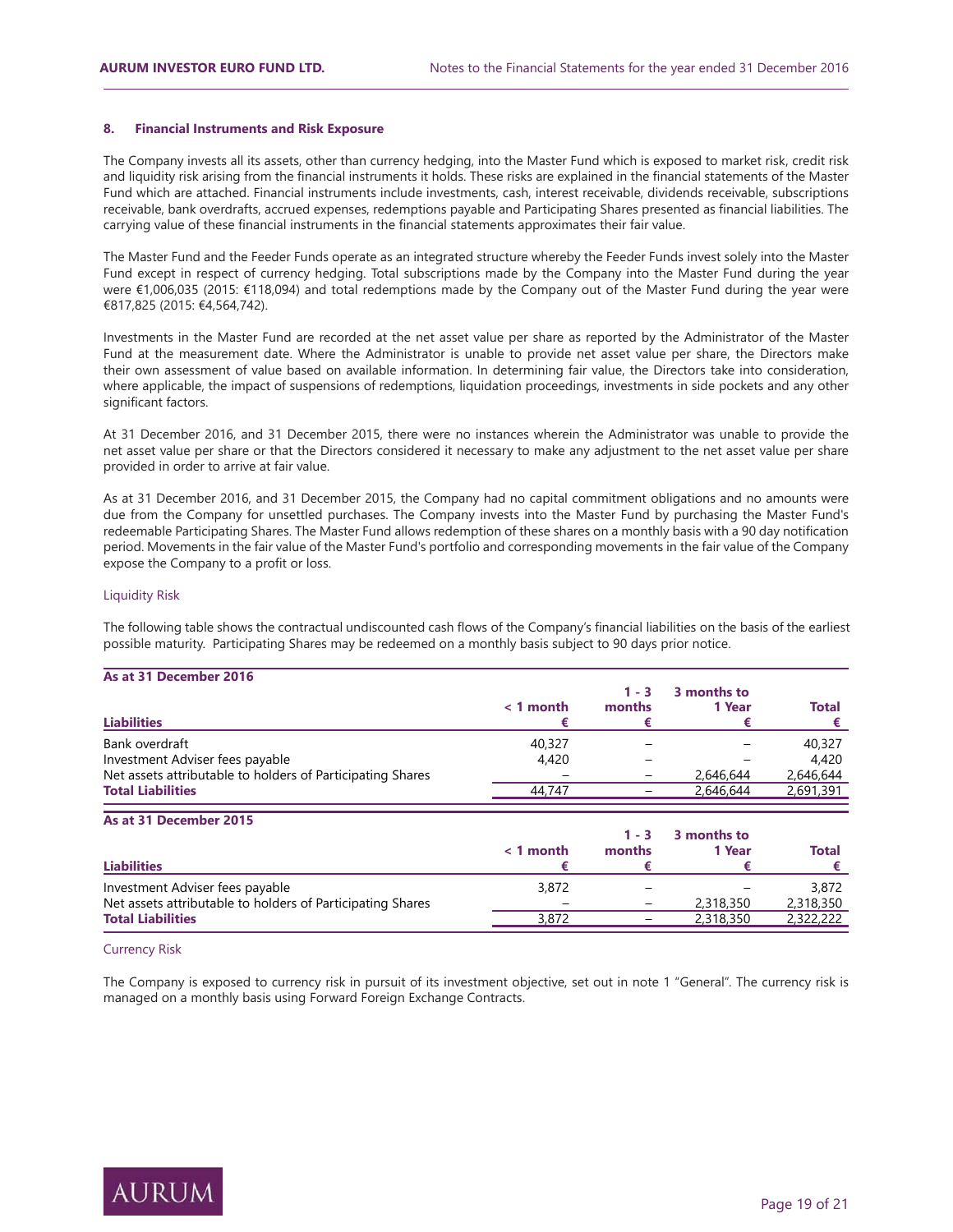## **8. Financial Instruments and Risk Exposure (Continued)**

## Currency Risk (continued)

At the Statement of Financial Position date there was a net exposure to currency risk:

| As at 31 December 2016 |                    |                           |                                              |              |
|------------------------|--------------------|---------------------------|----------------------------------------------|--------------|
| Currency               | Monetary<br>Assets | Monetary<br>Liabilities   | Forward Foreign<br><b>Exchange Contracts</b> | Net Exposure |
| US dollar              | 2,684,383          | (40, 324)                 | (2,621,824)                                  | 22,235       |
|                        |                    |                           |                                              |              |
| As at 31 December 2015 |                    |                           |                                              |              |
| Currency               | Monetary<br>Assets | Monetary<br><b>Assets</b> | Forward Foreign<br><b>Exchange Contracts</b> | Net Exposure |
| US dollar              | 2,256,457          | 65,767                    | (2,316,440)                                  | 5,784        |

## Leverage

The Master Fund and the Feeder Funds may use overall leverage up to a maximum of 30% of the Master Funds and the Feeder Fund's total assets, without double counting, from time to time for general investment purposes or to facilitate redemptions.

During the year the maximum leverage utilised by the Company, measured at any one month end, was less than 4% (2015: less than 1%). Please refer to the Master Fund financial statements for details of the maximum leverage utilised by the Master Fund.

#### **9.** Net Forward Foreign Exchange Contracts

As at 31 December 2016, the Company had entered into and not closed Forward Foreign Exchange Contracts to hedge the value of the Company's portfolio. The contracts were with the Custodian.

| <b>Open Forward Foreign Currency Transactions at 31 December 2016</b> |                        |                      |                 |                           |  |
|-----------------------------------------------------------------------|------------------------|----------------------|-----------------|---------------------------|--|
| <b>Currency Sold</b>                                                  | <b>Currency Bought</b> | <b>Currency Rate</b> | Maturity date   | Unrealised<br>Gain/(Loss) |  |
| US\$ 2,783,066                                                        |                        | 1.0615               | 31 January 2017 |                           |  |
|                                                                       |                        |                      |                 |                           |  |

| <b>Open Forward Foreign Currency Transactions at 31 December 2015</b> |                 |               |                 |                           |  |  |
|-----------------------------------------------------------------------|-----------------|---------------|-----------------|---------------------------|--|--|
| <b>Currency Sold</b>                                                  | Currency bought | Currency rate | Maturity date   | Unrealised<br>Gain/(Loss) |  |  |
| US\$ 2,531,872                                                        |                 | 1.0930        | 29 January 2016 |                           |  |  |
|                                                                       |                 |               |                 |                           |  |  |

## **10. Fair Value Measurement**

The fair value hierarchy prioritises the inputs to valuation techniques used to measure fair value. The categorisation of assets and liabilities within the hierarchy is explained in note 10 of the Master Fund's notes to the financial statements.